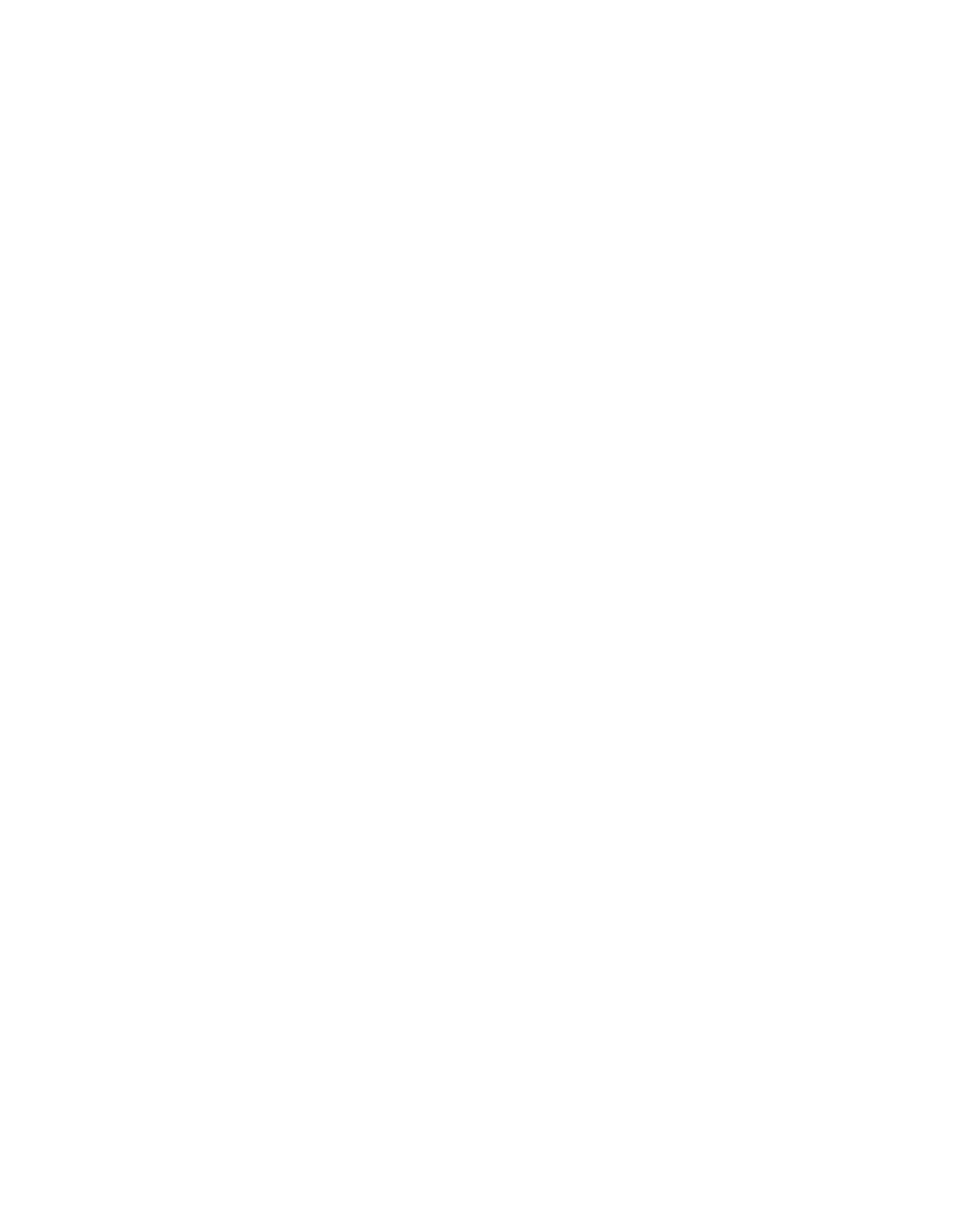# **IMF Working Paper**

# Monetary and Capital Markets Department

# **Currency Mismatches and Corporate Default Risk: Modeling, Measurement, and Surveillance Applications1**

## **Prepared by Jorge A. Chan-Lau and Andre O. Santos**

Authorized for distribution by David D. Marston

December 2006

## **Abstract**

**This Working Paper should not be reported as representing the views of the IMF.** The views expressed in this Working Paper are those of the author(s) and do not necessarily represent those of the IMF or IMF policy. Working Papers describe research in progress by the author(s) and are published to elicit comments and to further debate.

Currency mismatches in corporate balance sheets have been singled out as an important factor underlying the severity of recent financial crises. We propose several structural models for measuring default risk for firms with currency mismatches in their asset/liability structure. The proposed models can be adapted to different exchange rate regimes, are analytically tractable, and can be estimated using available equity price and balance sheet data. The paper provides a detailed explanation on how to calibrate the models and discusses two applications to financial surveillance: the measurement of systematic risk in the corporate sector and the estimation of prudential leverage ratios consistent with regulatory capital ratios in the banking sector.

JEL Classification Numbers: G13, G15, G32, F3

 $\overline{a}$ 

Keywords: Default risk, currency mismatch, dollarization, corporate sector, econometric estimation, financial surveillance

Authors' E-Mail Addresses: jchanlau@imf.org, asantos2@imf.org

<sup>&</sup>lt;sup>1</sup> We thank Alain Ize and Yingbin Xiao for their useful comments. Any errors or omissions remain our sole responsibility.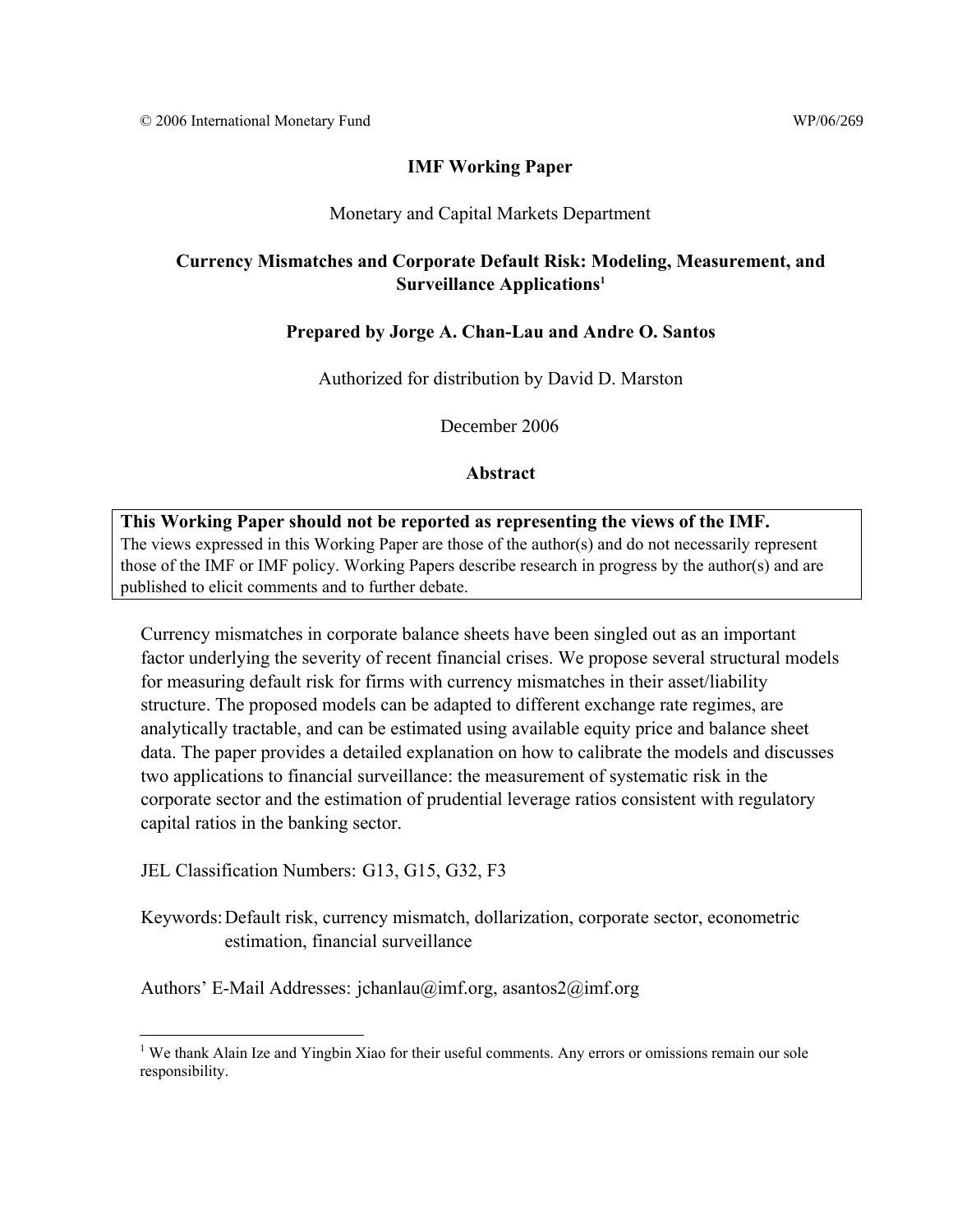| Contents                                                                       | Page |
|--------------------------------------------------------------------------------|------|
|                                                                                |      |
|                                                                                |      |
|                                                                                |      |
|                                                                                |      |
|                                                                                |      |
|                                                                                |      |
| B. Prudential Leverage Levels and Regulatory Capital in a Dollarized Economy24 |      |
|                                                                                |      |
|                                                                                |      |
| Tables                                                                         |      |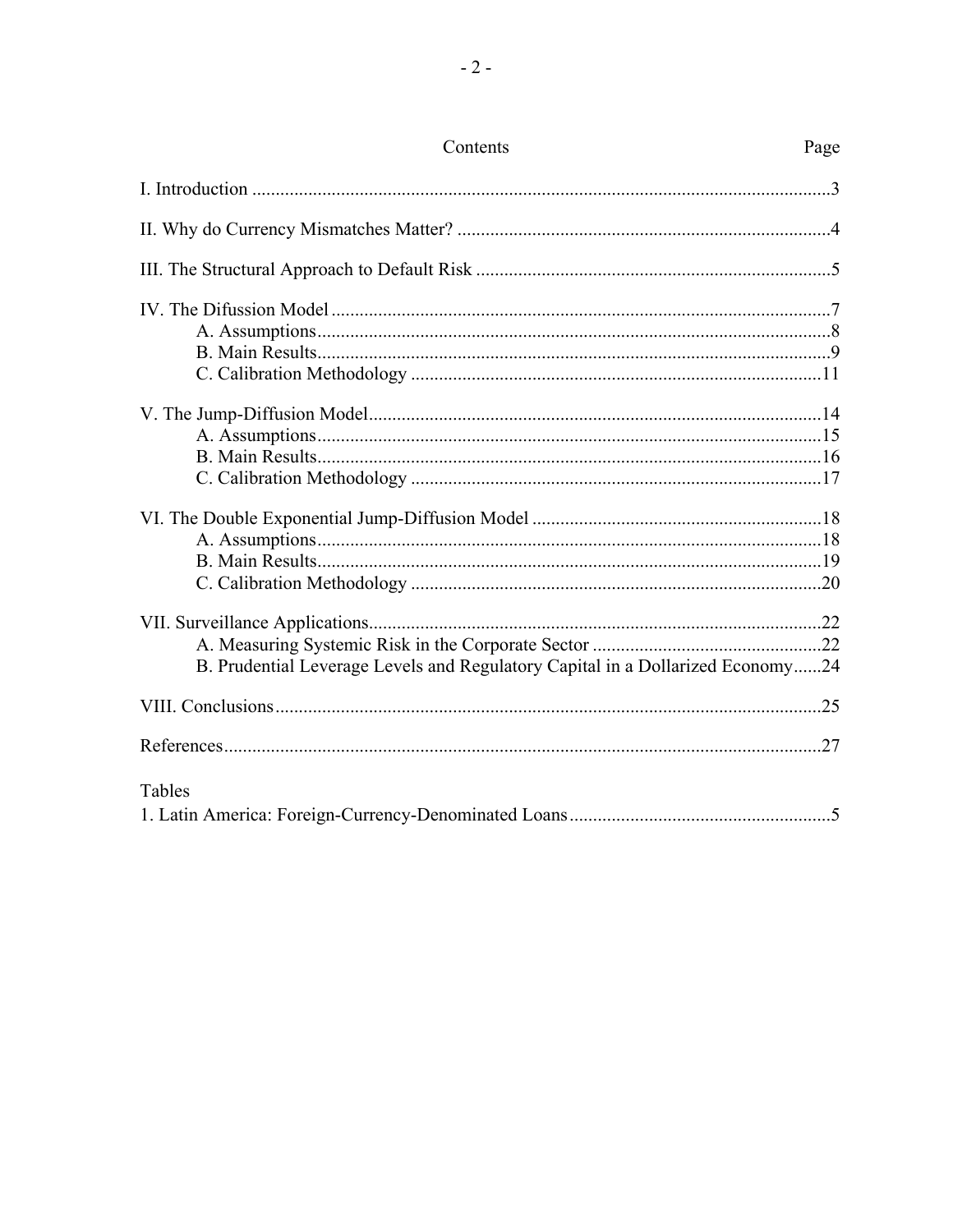#### **I. INTRODUCTION**

A currency mismatch exists when a borrower funds its operations in one currency while the earnings derived from these operations accrue in another currency. In emerging market countries, and especially Latin America, currency mismatches in the corporate sector arise from balance sheets heavily tilted towards foreign-currency-denominated debt and localcurrency-denominated assets and/or earnings.

This paper presents models for measuring default risk when there are currency mismatches in a firm's balance sheet. Specifically, we propose a number of tractable models for evaluating the credit risk or default probability of a corporation when the assets and liabilities in the balance sheet are denominated in different currencies.<sup>2</sup>

The models are firmly grounded on the structural approach to modeling credit risk as first proposed by Merton (1974). The structural approach is naturally suited to analyze how currency mismatches affect credit risk, since the approach factors in how the capital structure affects the probability of default. Under certain assumptions commonly used in commercial implementations of structural models such as Moody's KMV, it is relatively easy to calibrate the models using equity price and balance sheet data information and standard maximum likelihood procedures.

The paper contributes to the literature in several dimensions. First, it complements previous empirical studies such as Bleakley and Cowan (2005) and Claessens, Djankov, and Xu (2000). These studies attempted to measure the impact of currency mismtaches on the soundness and competitiveness of the corporate sector. Such studies, however, cannot answer the key question of how much currency mismatches contribute to the credit risk of an individual firm. The models presented here answer this question. Second, because the models map equity prices into default probabilities, they provide a forward-looking measure of the default risk of a corporation provided local equity markets are reasonably efficient.<sup>3</sup> Even if equity prices are not available, the models could be extended by using balance sheet proxies of equity prices. Finally, the models can be used as basic building blocks to construct systemwide measures of vulnerability as explained in detail below.

 $\overline{a}$  $2^2$  Therefore, the paper does not address currency mismatches in the cash flow of the firm. However, the modeling techniques described here could be extended to this case since the cash flow can be represented as a sequence of zero-coupon bonds.

 $3$  It is important to note that model calibration requires using balance sheet data. The models still apply if firms use off-balance sheet derivatives contracts to manage their foreign-currency-denominated liabilities provided the level of liabilities is adjusted accordingly to reflect the unhedged share of the liabilities. See Chan-Lau and Santos (2006b) for a description of the conceptual issues and suggested modeling approaches to factor in offbalance sheet exposure in the measurement of default risk.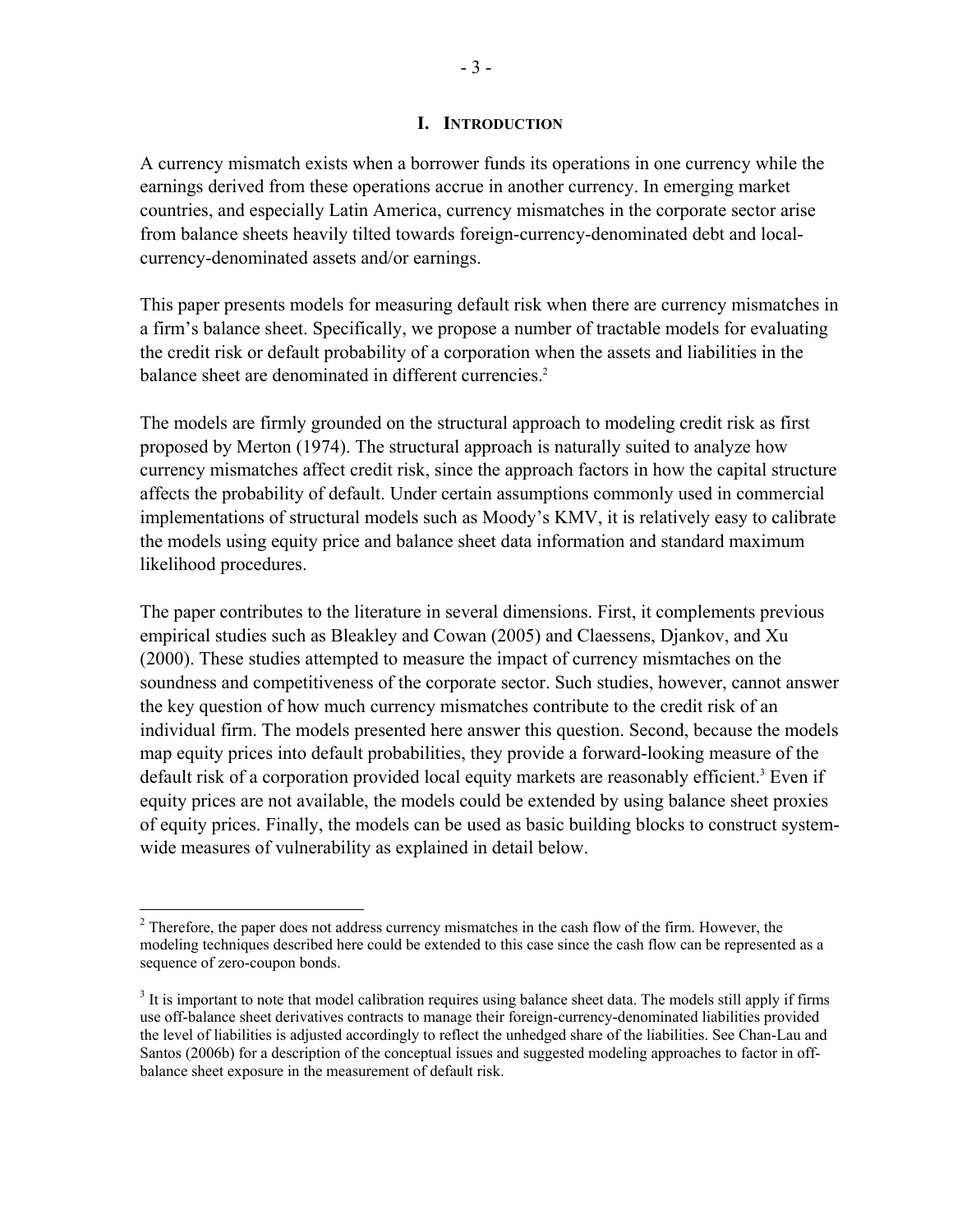The rest of the paper is structured as follows. Section II explains briefly why currency mismatches matter. Section III explains the structural approach to default risk adopted in this paper. Section IV to VI present the benchmark models and describe in detail how the models can be calibrated using equity price return and balance sheet data. Section VII shows how the models can be integrated into surveillance frameworks for analyzing and monitoring financial stability. Section VIII concludes. A companion paper, Chan-Lau and Santos (2006a), illustrates the application of the methodology described in this paper in detail.

# **II. WHY DO CURRENCY MISMATCHES MATTER?**

Currency mismatches in the corporate sector pose a latent risk to financial stability in the event of a sharp currency depreciation, as experienced during the financial crises of the late 1990s. In the aftermath of the currency depreciations, corporate borrowers, especially those in the nontradable sector, struggled to cope with the sudden increase of their debt service. As bankruptcies in the corporate sector mounted, nonperforming loans accumulated rapidly, contributing to the demise of the banking and financial systems of the affected countries.<sup>4</sup>

Even if firms do not default, depreciations may have substantial welfare effects through the balance sheet effect. The deterioration of the borrowing capacity in the corporate sector results in lower output and investment, as noted by Aghion, Bacchetta, and Banerjee (2001), Krugman (1999), and Chang, Céspedes, and Velasco (2001) among others.

Currency mismatches tend to be very persistent, as in the case of Latin America (Table 1). The only exception is Argentina, where mandatory pesoization reduced currency mismatches from 80 percent to less than 7 percent in 2001. By 2004, however, there was a slight increase in foreign-currency-denominated loans.

What drives currency mismatches?<sup>5</sup> One main driver of currency mismatches is the uncertainty associated with high inflation periods. A casual glance at Table 1 suggests that currency mismatches are more prevalent in countries that have experienced high inflation rates. Despite rapidly falling and low inflation rates, currency mismatches persist arguably due to the low credibility of government policies and/or expectations that current economic policies that have kept inflation in check may be discontinued. For instance, the election of governments associated with populist policies in Latin America could weaken fiscal discipline and trigger an increase in inflation.

 $\overline{a}$ 

<sup>&</sup>lt;sup>4</sup> See, for instance, Calvo, Izquierdo, and Mejía (2003), and DeNicolo, Honohan, and Ize (2005).

 $<sup>5</sup>$  See Cowan (2004) and Rennhack and Nozaki (2006) and references therein for a comprehensive analysis of</sup> the causes of financial dollarization and currency mismatches.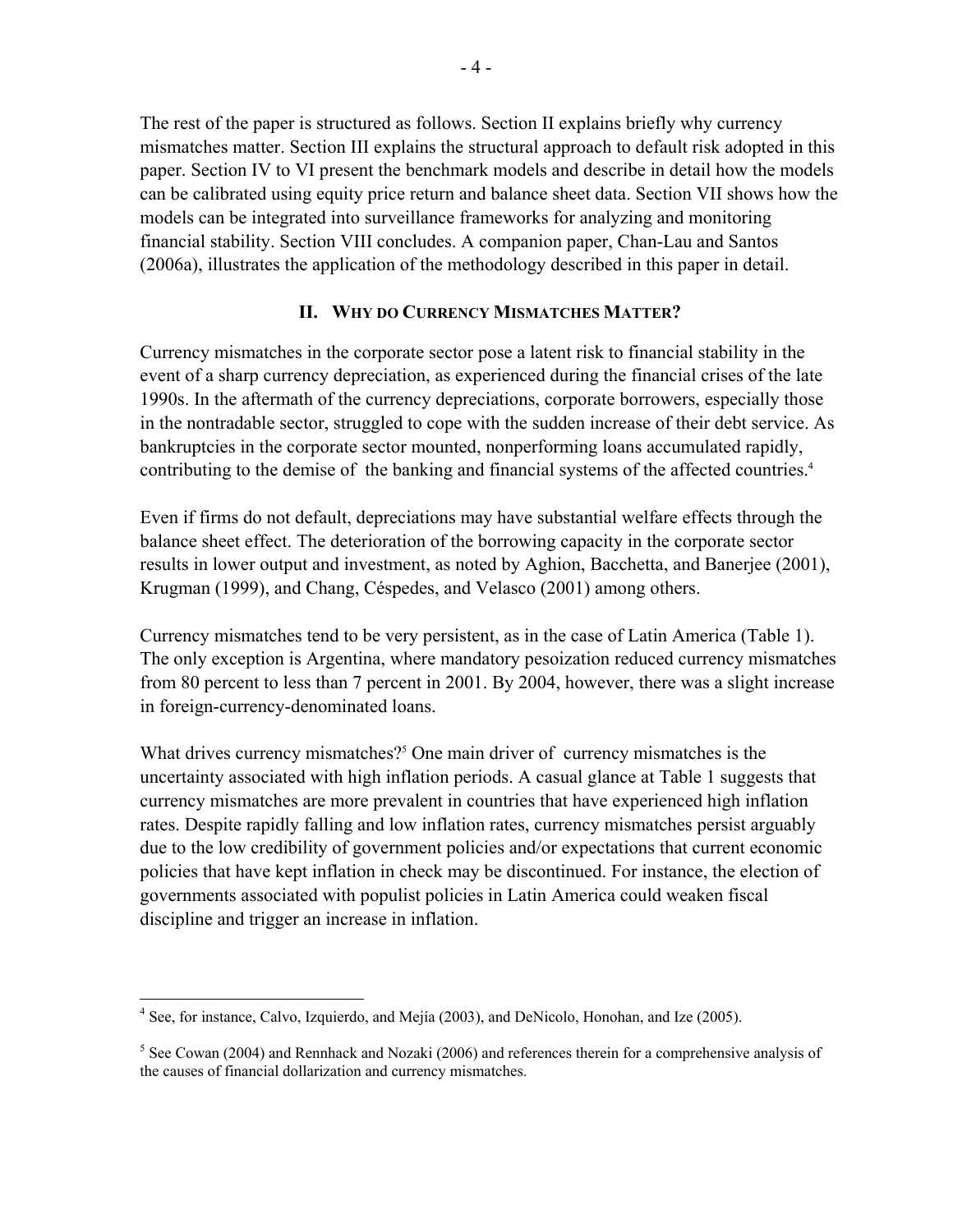|                    | 2001  | 2002  | 2003  | 2004  |
|--------------------|-------|-------|-------|-------|
| Argentina          | 80.0  | 7.2   | 7.1   | 14.1  |
| <b>Bolivia</b>     | 97.0  | 97.3  | 97.7  | 97.7  |
| Brazil             | 18.0  | 19.4  | .     | 12.0  |
| Chile              | 13.8  | 13.0  | 10.3  | 10.3  |
| Colombia           | 11.0  | 11.6  | 8.8   | 6.1   |
| Costa Rica         | 67.2  | 53.0  | 55.5  | 53.3  |
| Dominican Republic | 27.6  | 30.9  | 37.0  | 27.3  |
| Ecuador            | 100.0 | 100.0 | 100.0 | 100.0 |
| El Salvador        | 100.0 | 100.0 | 100.0 | 100.0 |
| Guatemala          | .     | 15.3  | 16.7  | 17.7  |
| Honduras           | 22.2  | 22.8  | 26.4  | 30.9  |
| Mexico             | 20.5  | 12.9  | 12.3  | 9.8   |
| Nicaragua          | 83.6  | 83.1  | 84.3  | 85.0  |
| Paraguay           | 52.8  | 58.2  | 55.7  | 51.7  |
| Peru               | 80.5  | 79.7  | 77.9  | 75.9  |
| Uruguay            | 66.0  | 81.0  | 76.0  | 70.0  |
| Venezuela          | 0.7   | 0.8   | 0.7   | 0.6   |

#### Table 1. Latin America: Foreign-Currency-Denominated Loans

(In percent of total loans)

Source: Rennhack and Nozaki (2006).

While the focus of the literature has been on emerging market countries, currency mismatches in the balance sheet are not limited only to corporations in emerging market countries. The continued popularity enjoyed by the eurobond and samurai bond markets as a source of corporate funding as well as investors' appetite for emerging market currencydenominated bonds have led corporations in developed countries to issue foreign-currency denominated bonds.

#### **III. THE STRUCTURAL APPROACH TO DEFAULT RISK**

There are two main approaches for modeling default risk. In reverse chronological order, they are the reduced form or intensity-based approach and the structural approach. The intensity-based approach assumes that the time of default is determined by an exogenous stochastic process. The default event is not linked to any observable characteristic of the firm analyzed, which raises questions on what drives default risk in these models. In contrast, the structural approach starts from the observation that default or bankruptcy occurs when a firm is unable to continue servicing its debt, which can be traced to economic reasons such as the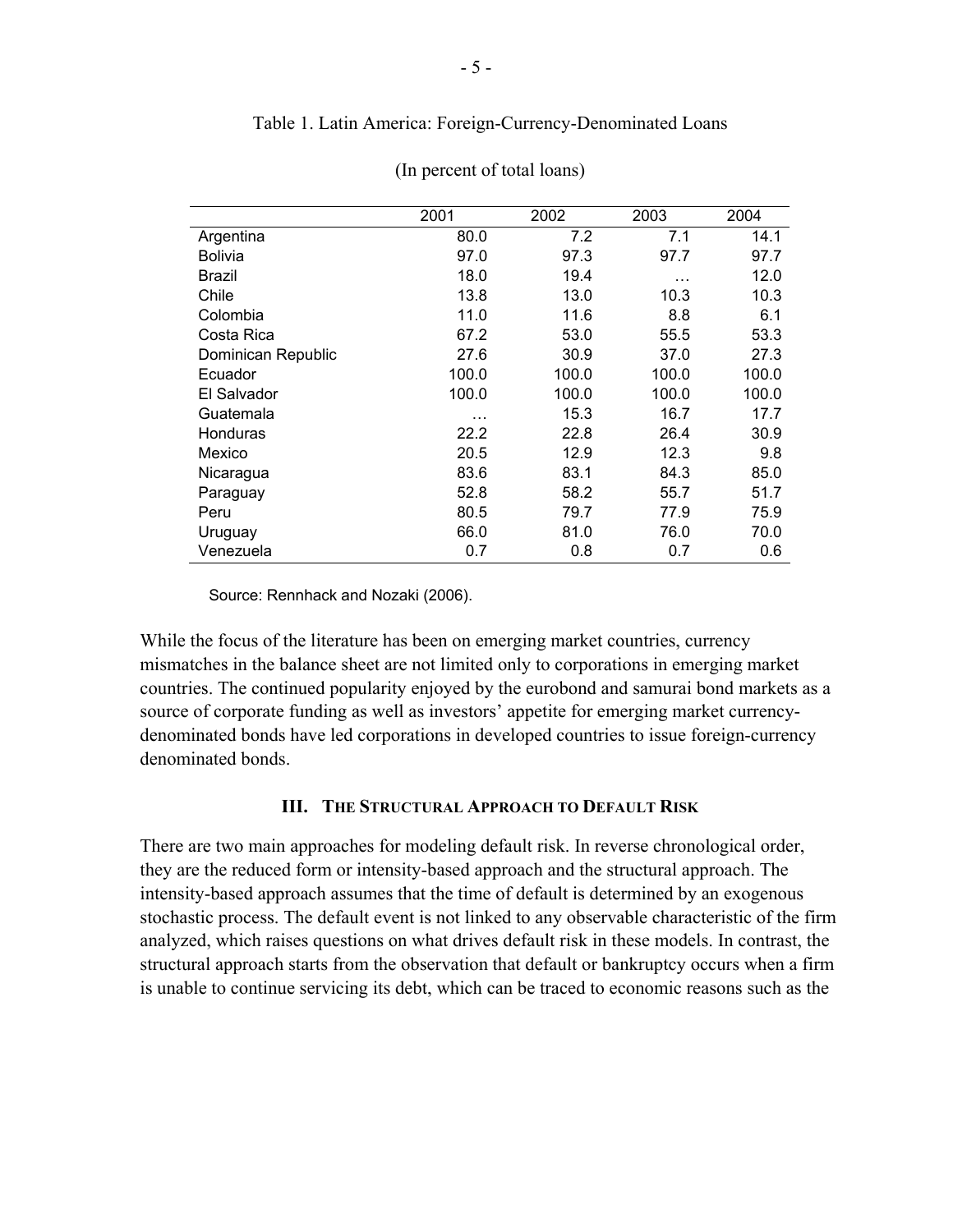stage of the business cycle and so on. The structural approach, hence, relies on the modeling of the capital structure of the firm and is the approach followed henceafter.<sup>6</sup>

Structural models were born from the insight of Black and Scholes (1973) and Merton (1974), who linked the analysis of the capital structure to option pricing theory. Under absolute priority rules, equity shareholders are residual claimants on the assets of the firm since bondholders are paid first. Thus, equity shareholders are holding a call option on the assets of the firm, where the strike price is equal to the debt owed to bondholders. Similarly, the value of the debt owed by the firm is equivalent to a default-free bond plus a short position on a put option on the assets of the firm. The option pricing analogy described above is useful for calibrating structural models of default risk with market prices and balance sheet data as explained later in sections IV to VI.

The main conceptual insight for modeling default risk in structural models is that default occurs if the asset value of the firm is less than what the firm owes to its debtors. Structural models differ in their assumptions regarding the timing of default. In the benchmark model of Merton (1974), the firm issues a zero-coupon bond.7 Default only occurs at maturity since this is the only period in which creditors verify the asset value of the firm. Hence, the asset value of the firm can be less than the face value of debt in any period prior to default, i.e. the firm is technically insolvent but it is not declared bankrupt. This type of structural models can be grouped together under the category of *default-at-maturity* models.

In contrast, another type of structural models define bankruptcy as the first time the asset value of the firm falls below the face value of its liabilities. The problem of default, in mathematical language, is equivalent to a *first passage time* problem, also known as a first stopping or exit time problem.<sup>8</sup> First passage time models include, among others, those of Kim, Ramaswamy, and Sundaresan (1993), Nielsen, Saá-Requejo, and Santa-Clara (1993), Longstaff and Schwartz (1995) and Saá-Requejo and Santa Clara (1999). First-passage time models offer an answer to the following question, which summarizes the default risk problem: when is the first time that the asset value of the firm, *V*, falls below the value of the liabilities of the firm, *L*? The time of this event is defined as the *default time* <sup>τ</sup> **.** Once the problem has been mapped into the language of first passage time problems, it is also possible to answer the question of how likely the default of the firm is during a certain period of time. In mathematical language, we want to know the probability that the default time occurs during a certain period of time.

<sup>&</sup>lt;sup>6</sup> See Duffie and Singleton (2003), among others, for a comprehensive description of the intensity-based and <sup>6</sup> structural approaches to credit risk.

 $7$  See Geske (1977) for an extension to coupon bonds.

 ${}^{8}$ For a comprehensive discussion of stopping times see Karatzas and Shreve (1991) or Protter (1992).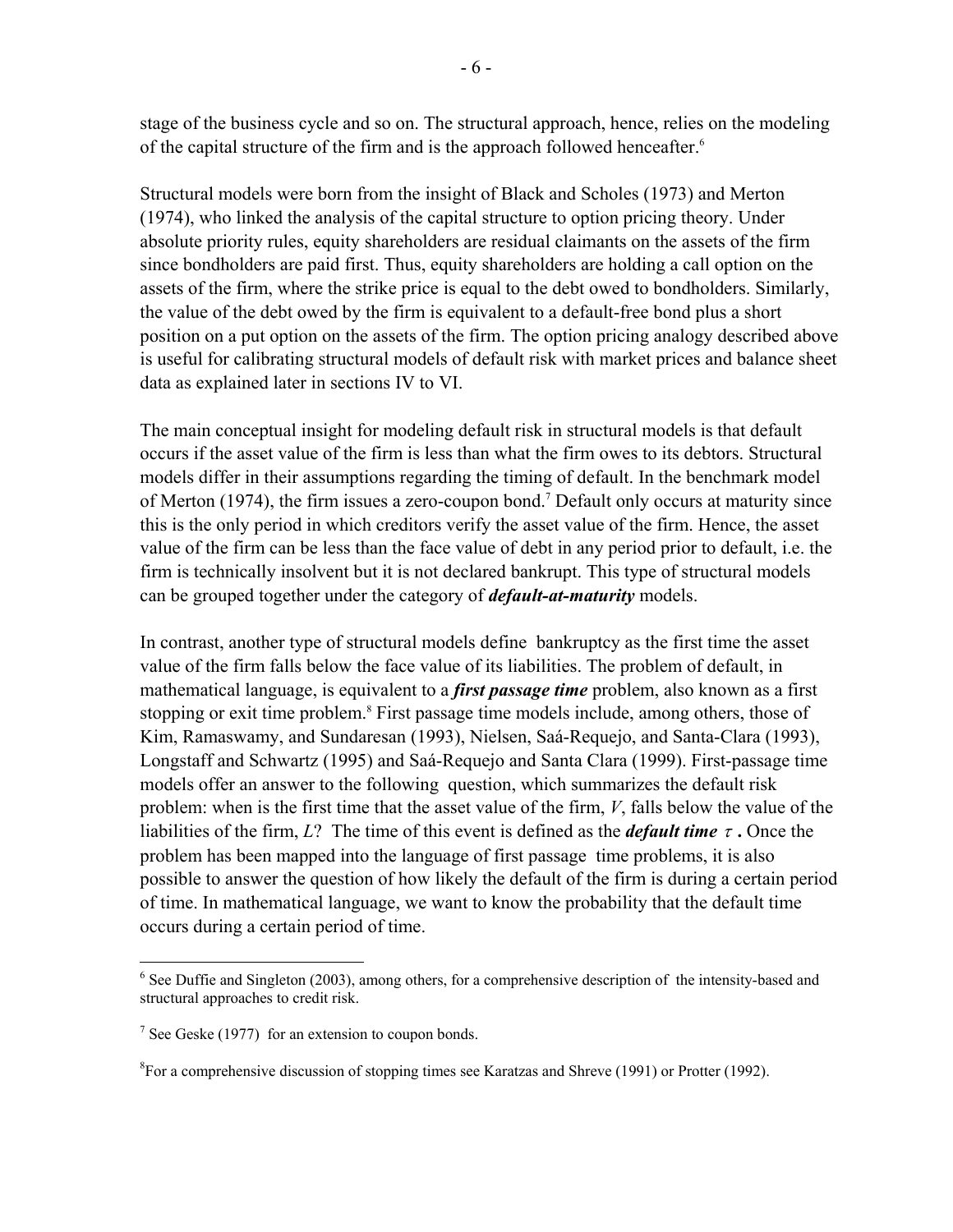First passage time models could be better suited than default-at-maturity models for analyzing default risk when currency mismatches exist. If default only occurs at maturity it is likely that the risk of default will be underestimated. The experience of East Asia in 1997 and Argentina in 2001 indicates that in the event of a drastic currency depreciation, highly leveraged corporations, especially those with earnings mainly denominated in local currency, will likely default well in advance of the maturity of their foreign-currency denominated debt. First passage time models, however, are complex and more difficult to estimate than default-at-maturity models.

Below, we introduce several benchmark models under both categories, default-at-maturity and first passage time models, that can accommodate a number of different assumptions about the behavior of the exchange rate. The first model is a first passage time model that assumes that the exchange rate follows a diffusion process. The use of a diffusion process is indirectly validated by the empirical success of simple implementations of the Merton model in capturing default risk in the corporate and banking sector.<sup>9</sup> The model is easy to calibrate since it yields simple closed form solutions.

The second model is a default-at-maturity model that assumes implicitly that the exchange rate follows a jump-diffusion process. Empirical studies such as Jorion (1988), Dumas, Jennergren, and Naslund (1995) and Bates (1996) have found that jump-diffusion processes are better suited to capture the behavior of exchange rates better than alternative models such as diffusion processes and stochastic volatility models.

The third model is a first passage time model based on a double exponential jump-diffusion process (Kou, 2002). In contrast to jump-diffusion processes, the double exponential jumpdiffusion process allows capturing the stylized fact that the distribution of returns is asymmetric by specifying different probability distributions for positive and negative jumps. This model is well suited for analyzing situations under which the exchange rate is more prone to move in one direction rather than other, i.e. undervalued or overvalued exchange rate pegs.

# **IV. THE DIFUSSION MODEL**

The diffusion model presented in this section is appropriate for relatively stable exchange rate regimes in which sudden large exchange rate movements are seldom experienced, or at least not expected during the time horizon considered by the analysts. Hence, the characterization of the asset and liability values of the firm by diffusion processes is justified when the exchange rate regime could be vaguely characterized as "normal." That is, day-to-

1

<sup>&</sup>lt;sup>9</sup> See Crosbie and Bohn (2003) for corporates, and Gropp, Vessala, and Vulpes (2006) and Chan-Lau, Jobert, and Kong (2004) for banks in mature and emerging market countries respectively.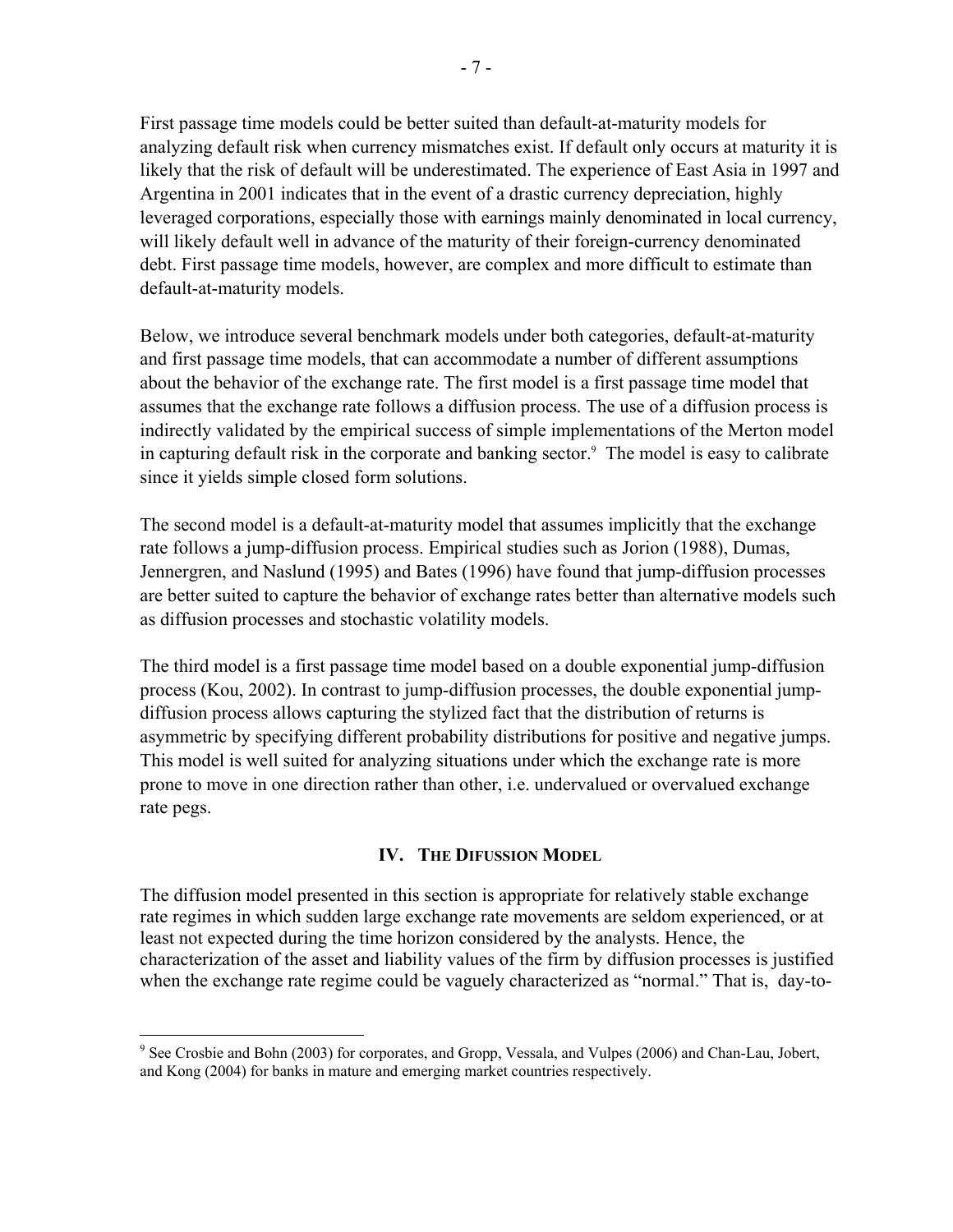day changes of the exchange rate are relatively "small." The assumptions of the diffusion model are presented below.

# **A. Assumptions**

In order to ensure model tractability and for expositional convenience, we take as given the following assumptions made by Merton (1974) which are also shared by most structural models:

- a) There are no transaction costs nor taxes and assets are indivisible.
- b) Markets are perfectly elastic, i.e., investors buy and sell orders do not affect the market price.
- c) Short-sales are allowed, and the lending and borrowing rates are the same.
- d) There is continuous trading in time and the firm's assets are a tradeable security.
- e) The firm is financed by equity and a zero-coupon bond.

Before presenting the diffusion model in detail, some useful assumptions are needed.

**Assumption A1**. The firm issues only one type of debt, a zero-coupon bond that matures at time *T*. The bond is denominated in foreign currency and has a face value *D*. The face value of the bond in local currency is  $L = DX$ , where *X* is the exchange rate expressed in units of local currency per foreign currency.

Assumption 1 simplifies the complex liability structure of a firm. Despite the simplification, structural models of corporate debt have proved useful for forecasting default (Crosbie and Bohn, 2003). Assumption 1 may also appear unduly restrictive since firms may carry both local currency-denominated and foreign-currency denominated liabilities in their balance sheet. We will show below that the benchmark model can be easily extended to deal with this situation.

**Assumption A2.** There is an underlying probability space  $(\Omega, F, P)$  endowed with a reference filtration  $\mathbf{F} = (F_t)_{0 \le t \le T}$  that captures all the information available in the economy.

**Assumption A3.** Under the objective probability measure *P* the dynamics of the value of the firm in local currency, *V*, and the face value of the firm's debt, *L*, are given by the stochastic differential equations: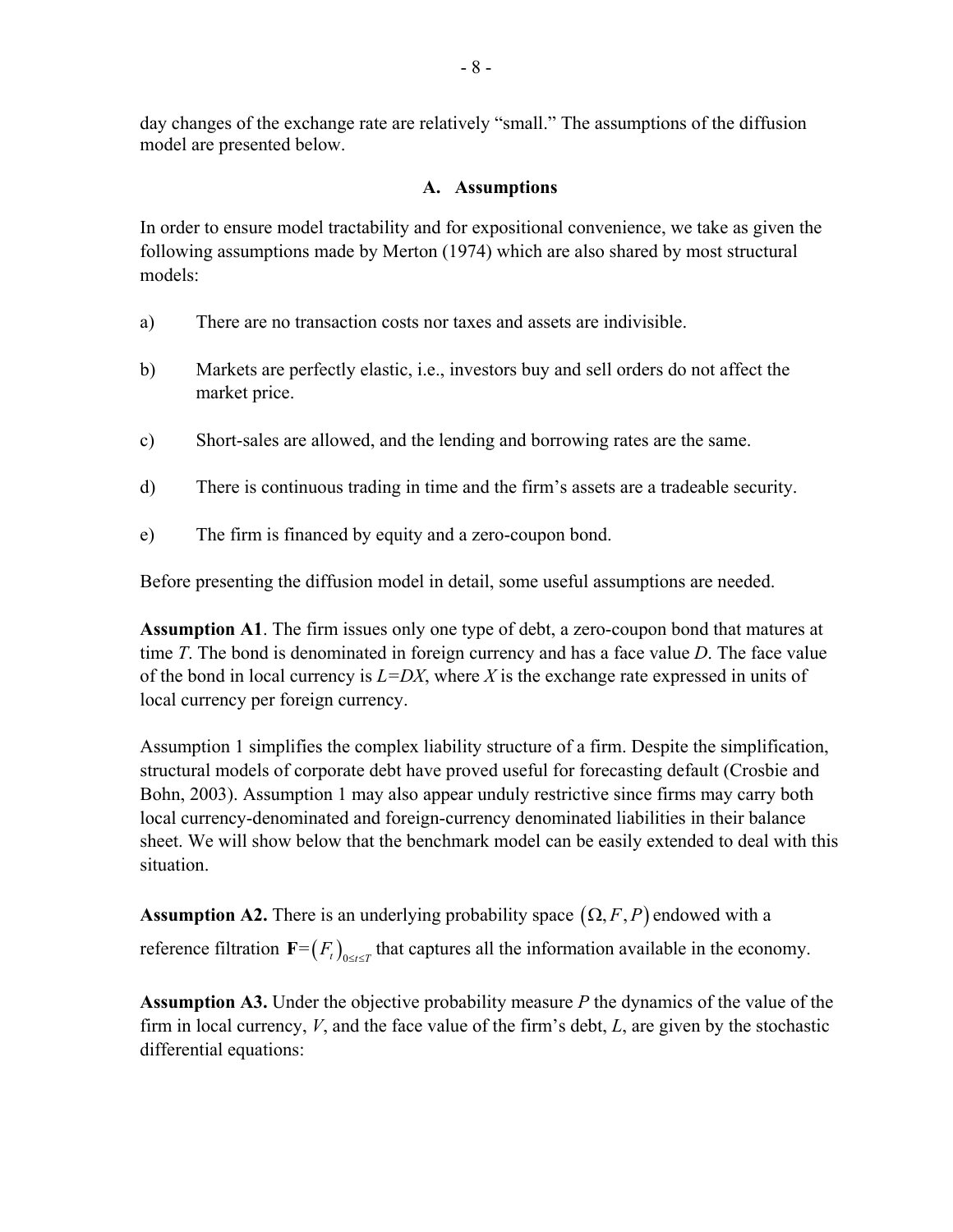(3) 
$$
dV_t = V_t \left( \mu_V(t) dt + \sigma_V(t) dW_t^V \right),
$$

(4) 
$$
dL_t = L_t\left(\mu_t(t)dt + \sigma_t(t)dW_t^L\right),
$$

where  $W_t^V$  and  $W_t^L$  are independent Wiener process (i.e. standard Brownian motions) with respect to the filtration  $\mathbf{F}^{\text{10}}$  By Assumption 2, it follows that the filtration generated by  $(V, L)$ is contained in **F**. Notice that a credible fixed exchange rate regime implies that the coefficients  $\mu_L$  and  $\sigma_L$  in equation (4) are equal to zero.

**Assumption A4**.  $\mu_i(t)$  and  $\sigma_i(t)$ ,  $i=V, L$  are **F**-predictable real functions satisfying:

(5) 
$$
\left|\mu_i(t)\right| + \left|\sigma_i(t)\right| \leq C, \ i = V, L
$$

for some real finite *C*.

This assumption is required to ensure the existence and uniqueness of the asset value function, *V*, and the liability value function, *L*, specified in Assumption A3.

**Lemma 1.** Under Assumptions A2 and A4, there exists unique solutions to the stochastic differential equations (3) and (4).

*Proof.* Since the drift and diffusion coefficients  $\mu_i(t)$  and  $\sigma_i(t)$ ,  $i=V,L$  depend neither on *V* nor *L*, the global Lipschitz conditions are trivially satisfied. Under Assumption 4 the linear growth conditions are satisfied, and the lemma follows (see Karatzas and Shreve, 1991, chapter 5). $\Box$ 

#### **B. Main Results**

Intuitively, the firm defaults if the asset value, *V*, is less than the value of the liabilities, *L*, sometime during the interval  $(0, T]$ . Let the normalized asset value of the firm, or asset-debt ratio, be denoted by  $Y_t = \ln(V_t/L_t)$ . An straightforward application of Ito's Lemma yields the dynamics of the asset-debt ratio, which is stated without proof in the next lemma.

**Lemma 2. Properties of the asset-debt ratio.** The asset-debt ratio  $Y_t$  satisfies the stochastic differential equation

(6) 
$$
dY_t = \mu_Y(t)dt + \sigma_Y(t)dW_t^V - \sigma_L(t)dW_t^L,
$$

with

<sup>1</sup>  $10$  Similar results will hold if the assumption of independence is relaxed.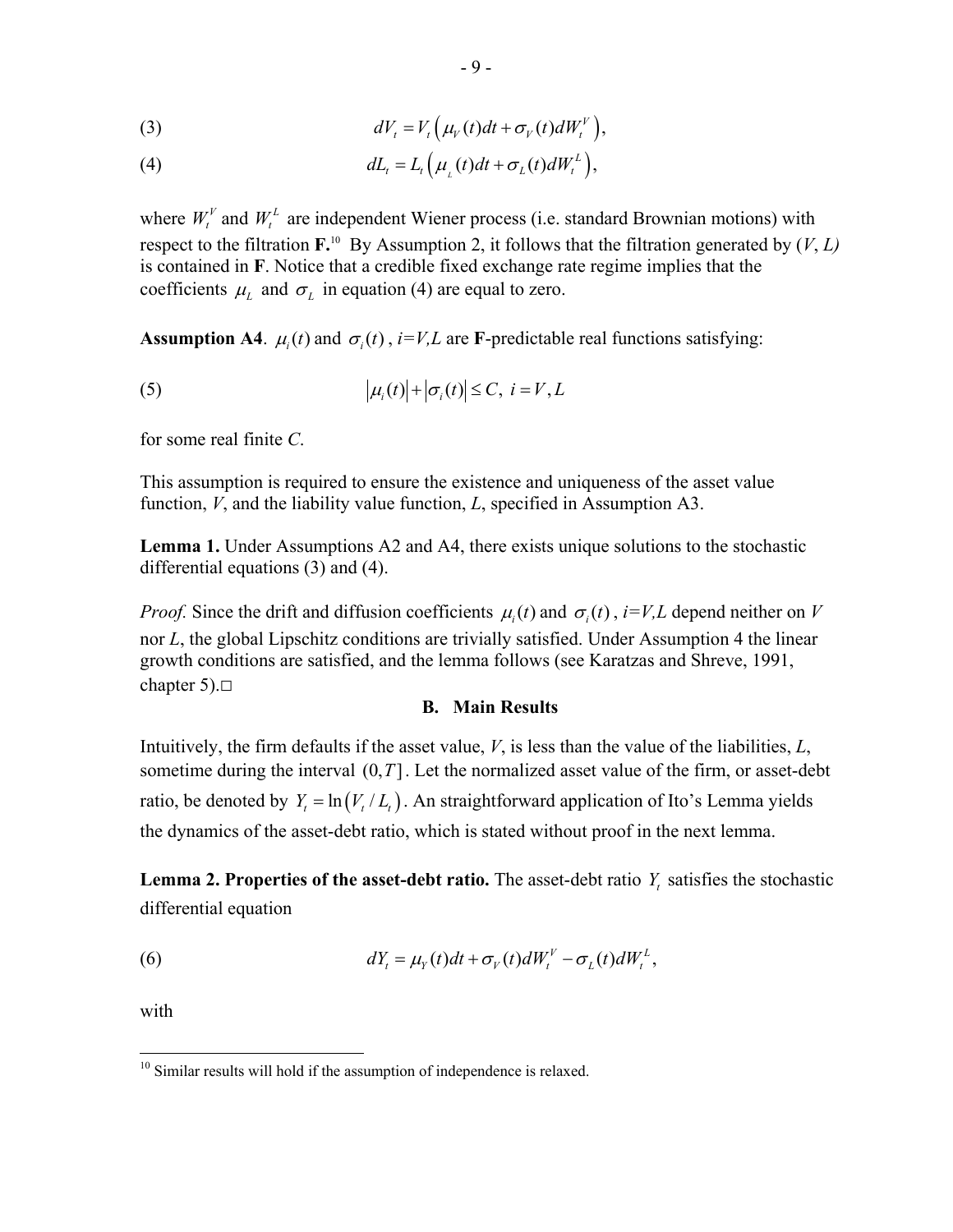(7) 
$$
\mu_Y(t) = \mu_V(t) - \mu_L(t) + \frac{1}{2} (\sigma_V^2(t) - \sigma_L^2(t)).
$$

Declines in the asset-debt ratio drive up the default risk of the firm. An inspection of equation (7) indicates that there are two factors that could contribute to a decline of the assetdebt ratio. The first factor is an exchange rate that depreciates at a rate faster than the firm's asset growth rate, i.e.  $\mu_V(t) - \mu_I(t) < 0$ . The second factor is an exchange rate that is more volatile than the firm's asset volatility, i.e.  $\sigma_V^2(t) - \sigma_L^2(t) < 0$ . Thus, a rapidly depreciating and volatile exchange rate has a negative impact on the firm's solvency.

We now provide precise definitions of the default event and the default time in terms of the asset-debt ratio  $Y_t$ .

**Definitions: Default event and Default Time in the Diffusion Model.** Given a positive asset-debt ratio at time  $t$ ,  $Y_t > 0$ , the default event is defined as the first time the asset-debt ratio becomes negative. The corresponding default time,  $\tau$ , is defined as:

$$
\tau = \inf \left\{ s \ge t : Y_s \le 0 \right\},\,
$$

Notice that the definition of default event corresponds intuitively to the event that  $V_t \leq L_t$ . A direct application of results in Harrison (1985) yields a closed-form solution for the probability that the default time occurs sometime in the time interval  $(t, s]$ . The closed-form solution is stated in Lemma 3.

**Lemma 3. The probability of default.** Assume that the coefficients  $\mu_V(t) = \mu_V$ ,  $\mu_L(t) = \mu_L$ ,  $\sigma_V(t) = \sigma_V$ , and  $\sigma_L(t) = \sigma_L$  for all *t* so Assumption 4 is satisfied. Then, the probability that the default time occurs before time *s* conditional on the information known at time *t* is:

(9) 
$$
P\{\tau \leq s \mid F_t\} = \Phi\left(\frac{-Y_t - \mu_Y(s-t)}{\sigma_Y\sqrt{s-t}}\right) + \exp\left(-2\mu_Y\sigma^{-2}Y_t\right)\Phi\left(\frac{-Y_t + \mu_Y(s-t)}{\sigma_Y\sqrt{s-t}}\right),
$$

where  $\Phi(.)$  is the cumulative normal distribution, and with  $\mu_Y$  given by equation (5) and

$$
\sigma_Y^2 = \sigma_Y^2 + \sigma_L^2.
$$

*Proof.* Under the assumption of constant drift and diffusion coefficients, equation (4) can be rewritten as a brownian motion with drift, i.e.  $Y_s = Y_t + \mu_Y(s-t) + \sigma_Y W_s^*$ , with  $\mu_Y$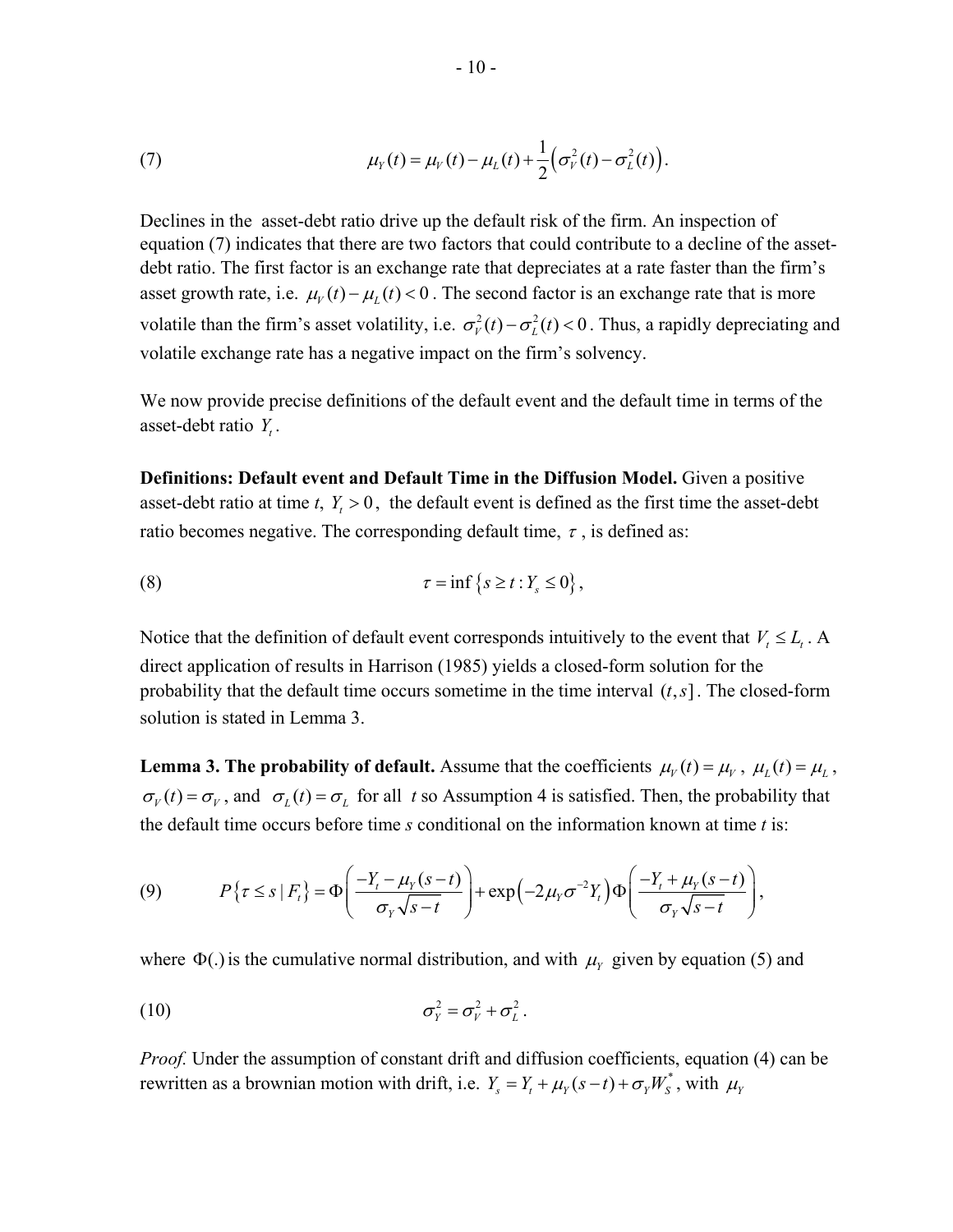and  $\sigma_y$  given by equations (7) and (10) respectively. Define a survival event during the period  $(t, s]$  as  $\tau_2 = \inf \{ t \le u \le s : \mu_Y(u-t) + \sigma_Y(W^*_u - W^*_t) \ge -Y_t \}$ . Notice that  $\tau_2$  is indistinguishable from the survival event of the firm during the period  $(t, s)$ ,  $\tau_1 = \inf \{ t \le u \le s : Y_s \ge 0 \}$ . From Harrison (1985) it follows that the probability that the firm survives during the period  $(t, s]$ , conditional on the information available at time *t* in the sigma-algebra  $F_t \in \mathbf{F}$  is given by:

$$
P\{\tau_2 \mid F_t\} = N\left(\frac{-Y_t + \mu_Y(s-t)}{\sigma_Y(s-t)}\right) - \exp(-2\mu_Y \sigma_Y^{-2} Y_t) N\left(\frac{-Y_t + \mu_Y(s-t)}{\sigma_Y(s-t)}\right).
$$

Equation (9) follows from the fact that  $P\{\tau | F_t\} = 1 - P\{\tau_2 | F_t\}$ .

Notice that Lemma 3 encompasses also the case of a credible pegged or fixed exchange rate regime. In this case, it suffices to set the drift and diffusion coefficients in equation (4) to zero.

#### **C. Calibration Methodology**

The examples presented above were based on ad-hoc parameter values for illustration purposes. In practice, measuring corporate default risk implies estimating the parameters using real world price and balance-sheet data. In this section, we explain how the diffusion model can be implemented using observable equity prices, market capitalization, and balance-sheet information.

The basis for the implementation of the diffusion model is the observation that the market value of equity or market capitalization, *E*, is equivalent to a call option on the assets value of the firm, *A*:

$$
(11) \t\t\t E = \max(A - D, 0),
$$

 $\overline{a}$ 

where *D* denotes the face value of the debt owed by the firm. The calibration of the model with real data requires specifying the appropriate call option function corresponding to the diffusion model and constructing the appropriate maximum likelihood function.<sup>11</sup>

In the case of the diffusion model, the calculation of the default probability of the firm using equation (9) in Lemma 2 requires the estimation of the set of parameters  $\theta$ :

$$
\theta = \{ \theta_L, \theta_V \} = \{ (\mu_L, \sigma_L), (\mu_V, \sigma_V) \}.
$$

<sup>&</sup>lt;sup>11</sup> See Duan, Gauthier, and Simonato (2004) for a similar application for estimating the plain vanilla Merton model.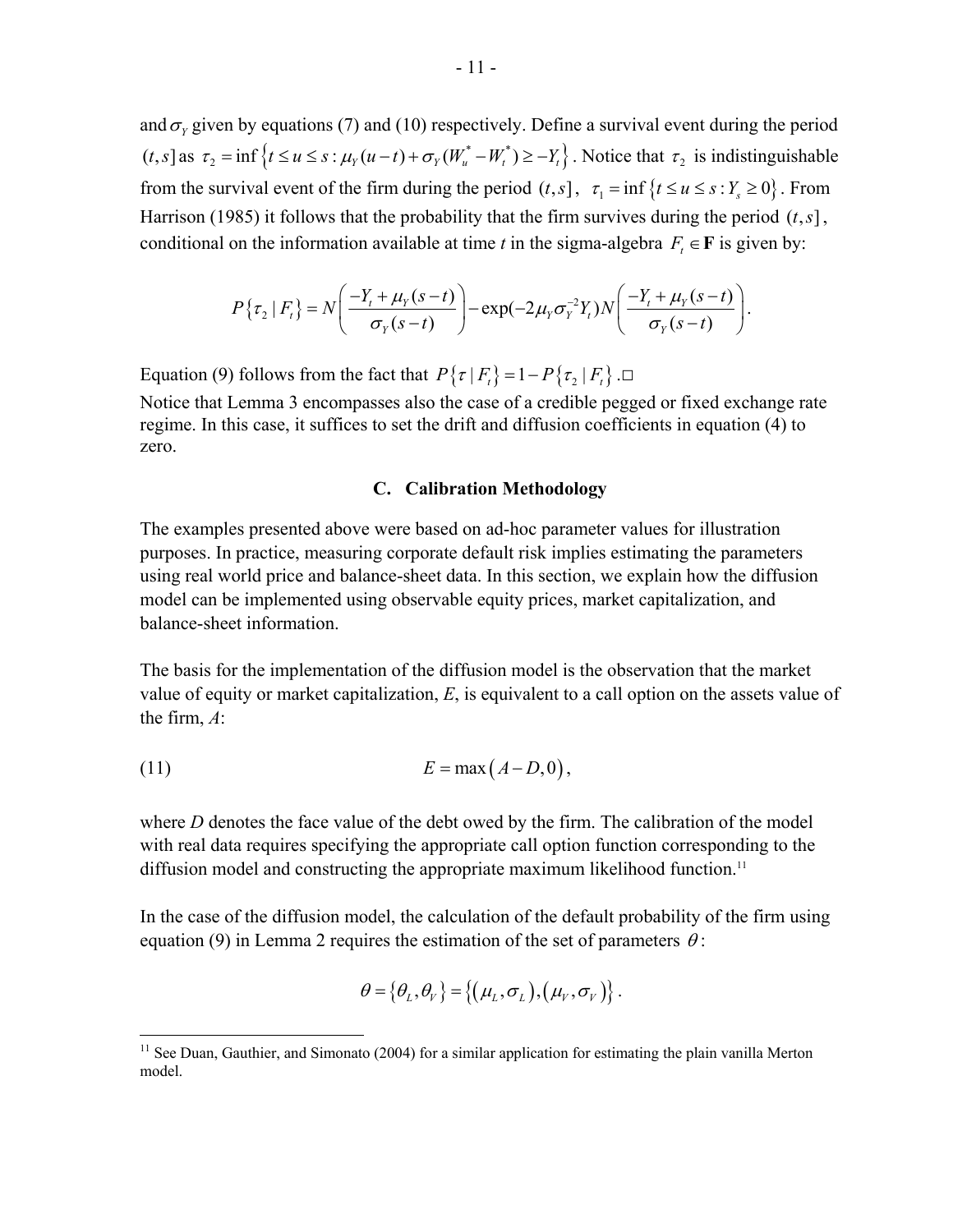The set of parameters  $\theta_L$  can be estimated from the time series of the exchange rate. Under Assumptions 1 to 3 in section IV.A, and those in Lemma 2, it follows that the exchange rate, *X*, is governed by the process:

$$
dX_t = X_t \left( \mu_L dt + \sigma_L dW_t^L \right),
$$

so the log of exchange rate returns,  $r_t^X = \ln(X_t / X_{t-1})$ , is normally distributed with mean  $\mu = \mu_L - \sigma_L^2/2$ , and variance  $\sigma_L^2$ . With *N* independent observations, equally spaced by  $\Delta$ units of time, the set of parameters  $\theta_L$  maximizes the log-likelihood function:

(12) 
$$
\arg \max_{\theta_L} l_N \left( \theta_L; \left\{ r_i^X \right\}_{i=1}^T \right)
$$

where

$$
l_N\left(\theta_L; \left\{r_t^X\right\}_{t=1}^T\right) = -\frac{T}{2}\ln(2\pi) + \sum_{t=1}^T \ln\left[\frac{1}{\sqrt{\sigma_L^2\Delta}}\exp\left(\frac{-(r_t^X\Delta - \left(\mu_L - \sigma_L^2\Delta/2\right))}{2\sigma_L^2\Delta}\right)\right].
$$

Once the set of parameters  $\theta_L$  has been estimated, the set of parameters  $\theta_V$  can be estimated from the time series of the firm's market capitalization. The market capitalization of the firm in period *t* is given by:

$$
(13) \t\t\t E_t = \max(V_t - L_t, 0).
$$

Equation (13) is equivalent to an American option to exchange one asset for another. Since there are not closed form solutions for this option, it has to be valued either by numerical methods (Rubinstein, 1991) or analytical approximations (Bjerksund and Stensland, 1993). Instead, we choose to approximate the value of the option by an European option to exchange, which has a closed form solution (Margrabe, 1978). The expression for the European option is derived in Lemma 4.

**Lemma 4.** Under Assumptions A1 to A4 in section IV.A., the assumptions in Lemma 3, and constant domestic and foreign risk-free rates  $r$  and  $r_f$  respectively, the European option to exchange approximation to equation (13) is given by:

(14) 
$$
E_t = V_t \Phi(d_1) - L_t \exp(r - r_f) \Phi(d_2),
$$

where

$$
d_1 = \frac{\ln(V_t/L_t) - (r - r_f + \sigma_Y^2/2)(T-t)}{\sigma_Y \sqrt{T-t}},
$$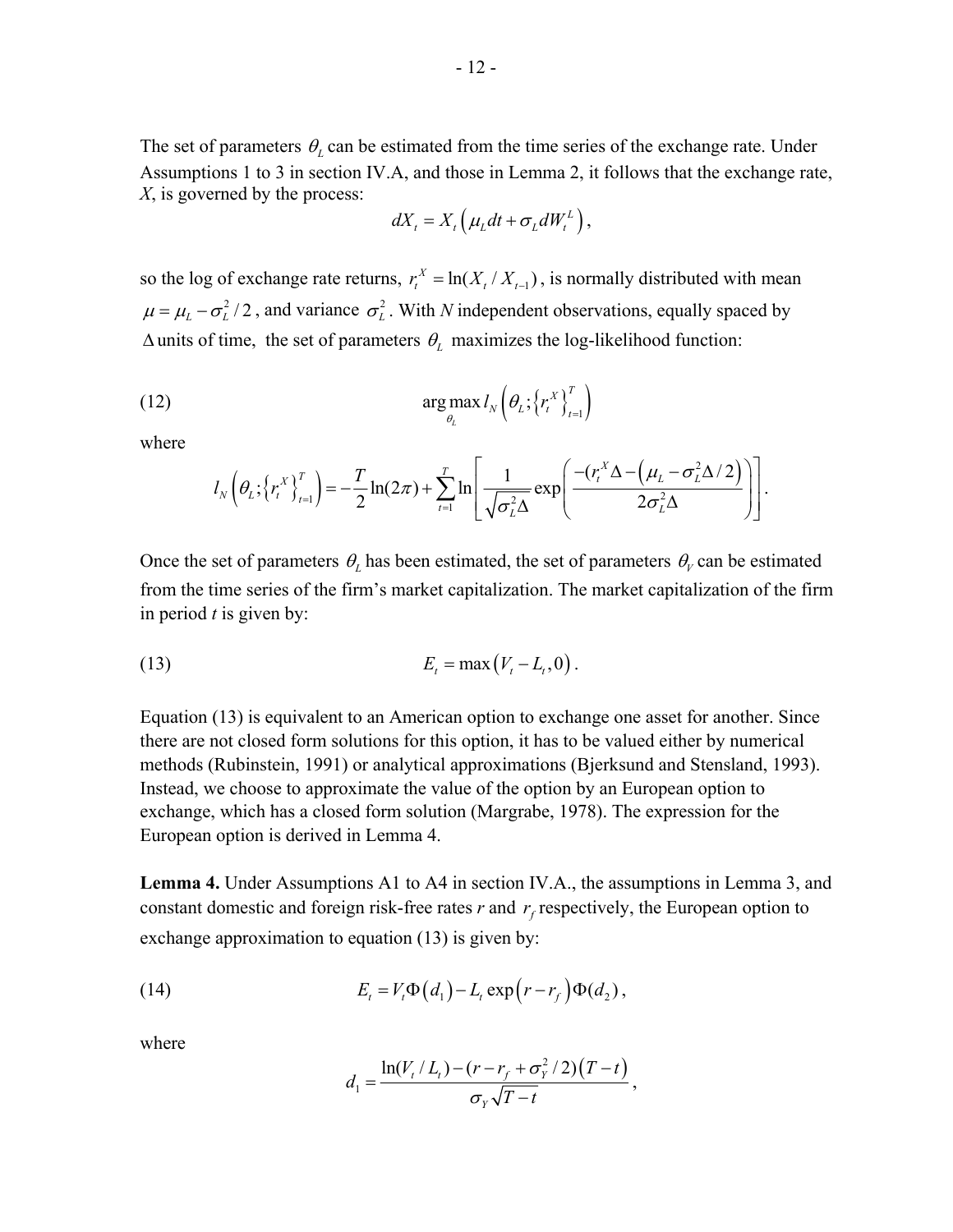$$
d_2 = d_1 - \sigma_Y \sqrt{T-t} ,
$$

and  $\sigma_y$  is given by equation (10),  $\sigma_y^2 = \sigma_y^2 + \sigma_z^2$ .

*Proof.* The proof follows directly from Margrabe (1978) after noting that  $r - r_f$  is the dividend yield of the exchange rate in a risk-neutral world.□

Equation (14) determines an implicit function *g* such that

(15) 
$$
E_t = g(V_t, \sigma_V; r, r_f, \sigma_L, T-t),
$$

where the unknown variables are the asset value of the firm,  $V_t$ , and the asset volatility,  $\sigma_V$ . The market capitalization of the firm, *E*, and aall the other parameters are either observable, or estimated from equation (12). From equation (15), the value of the firm can be expressed in terms of the unknown parameter  $\sigma_{V}$  as:

(16) 
$$
V_t = g^{-1}(E_t, r, r_f, \sigma_L, T - t; \sigma_V).
$$

The log-asset return of the firm,  $r_t^V = \ln(V_t / V_{t-1})$ , can be obtained from the time series of asset values given by equation (16). Under Assumption A3, section V.A., the log-asset return is normally distributed with mean  $\mu = \mu_V - \sigma_V^2/2$ , and variance  $\sigma_V^2$ . It follows that the set of parameters  $\theta_V$  is the solution to the following maximization problem:

(17) 
$$
\arg \max_{\theta_V} l_N \left( \theta_V ; \left\{ r_l^V \right\}_{t=1}^T \right)
$$

where

$$
l_{N}\left(\theta_{L};\left\{r_{t}^{V}\right\}_{t=1}^{T}\right)=-\frac{T}{2}\ln(2\pi)+\sum_{t=1}^{T}\ln\left[\frac{1}{\sqrt{\sigma_{V}^{2}\Delta}}\exp\left(\frac{-(r_{t}^{V}\Delta-\left(\mu_{V}-\sigma_{V}^{2}\Delta/2\right)}{2\sigma_{V}^{2}\Delta})\right)\right].
$$

Summarizing, given the time series of market capitalization of the firm,  ${E<sub>t</sub>}_{t=1}^N$ , the exchange rate,  ${X_t}_{t=1}^N$ , the set of parameters  $\theta$  is estimated in a two-step sequence. First, the set of parameters  $\theta_L$  is estimated by maximizing the log-likelihood function (12). Second, the set of parameters  $\theta$ <sub>v</sub> is estimated by maximizing the log-likelihood function (17). Finally, the default probability of the firm is obtained from equation (9).

There are three important remarks regarding the calibration method described in this section. First, equation (9) yields objective or real-world default probabilities since the log-likelihood functions (12) and (17) are estimated under the physical probability measure rather than the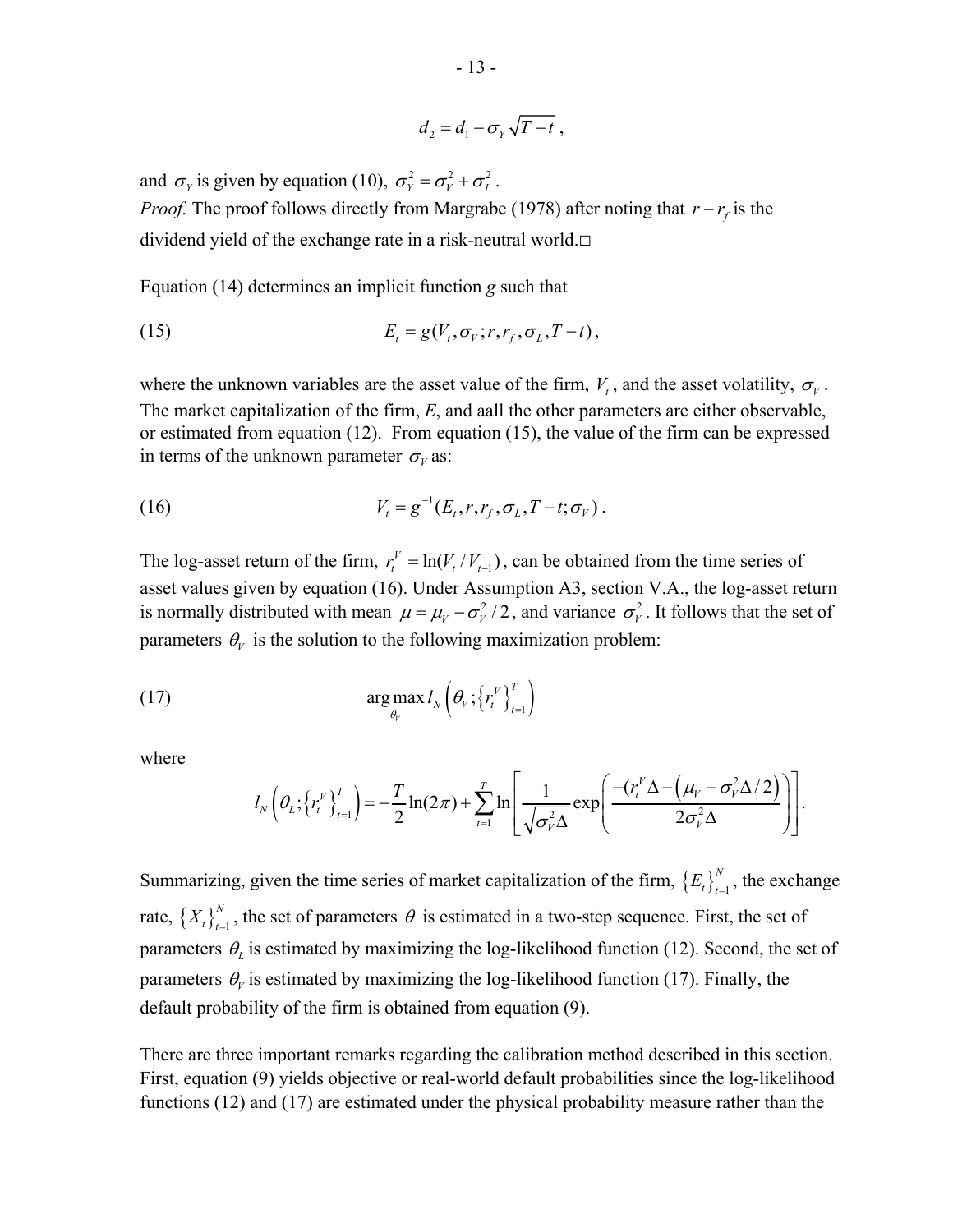risk-neutral probability measure. The latter probability measure is used only for obtaining the pricing equation (14).

Second, in contrast to the standard calibration method used by Moody's KMV (Crosbie and Bohn, 2003), the maximum likelihood estimation is consistent with the prior assumption on the dynamics of the value of the firm. The point-in-time estimation of the Moody's KMV calibration methodology implies that asset volatility estimates are time-varying although the underlying Merton structural model requires asset volatility to be constant.

Finally, the diffusion model and the calibration procedure are still valid if the firm carries both local currency-denominated and foreign currency-denominated liabilities. After replacing Assumptions A1 and A3 in section IV.A by the Assumptions A1´ and A3´ below respectively, the results in section IV.B and the calibration method in section IV.C still apply:

**Assumption A1´**. The firm issues two types of debt that mature at time *T*. The first type of debt is a zero-coupon bond denominated in foreign currency with a face value of *D*. The face value of the bond in local currency is  $L = DX$ , where *X* is the exchange rate expressed in units of local currency per foreign currency. The second type of debt is a zero-coupon bond denominated in local currency with a face value of *C* .

**Assumption A3´.** Denote the value of the firm by *Z* and the value of the firm net of the local currency debt by  $V=Z-C$ . Under the objective (physical) probability measure P the dynamics of the value of the firm in local currency net of the local currency debt, *V*, and the face value of the firm's foreign denominated debt, *L*, are given by the stochastic differential equations:

$$
dV_t = V_t(\mu_V(t)dt + \sigma_V(t)dW_t^V),
$$
  

$$
dL_t = L_t(\mu_L(t)dt + \sigma_L(t)dW_t^L),
$$

where  $W_t^V$  and  $W_t^L$  are independent Wiener process (i.e. standard Brownian motions) with respect to the filtration **F.** 

To see why the Assumptions A1' and A3' are sufficient to adapt the diffusion model to the case of a firm with local currency-denominated and foreign currency-denominated liabilities, notice that the firm defaults when  $Z \leq L + C$ , or equivalently, when  $V = Z - C \leq L$ .

# **V. THE JUMP-DIFFUSION MODEL**

One common shortcoming of default risk models based on diffusion processes is that the model estimates of default risk for very short horizons are too low compared to what is observed in reality or priced in the markets. In addition, the distribution properties of time series of exchange rates appear to be consistent with fat-tail processes rather than with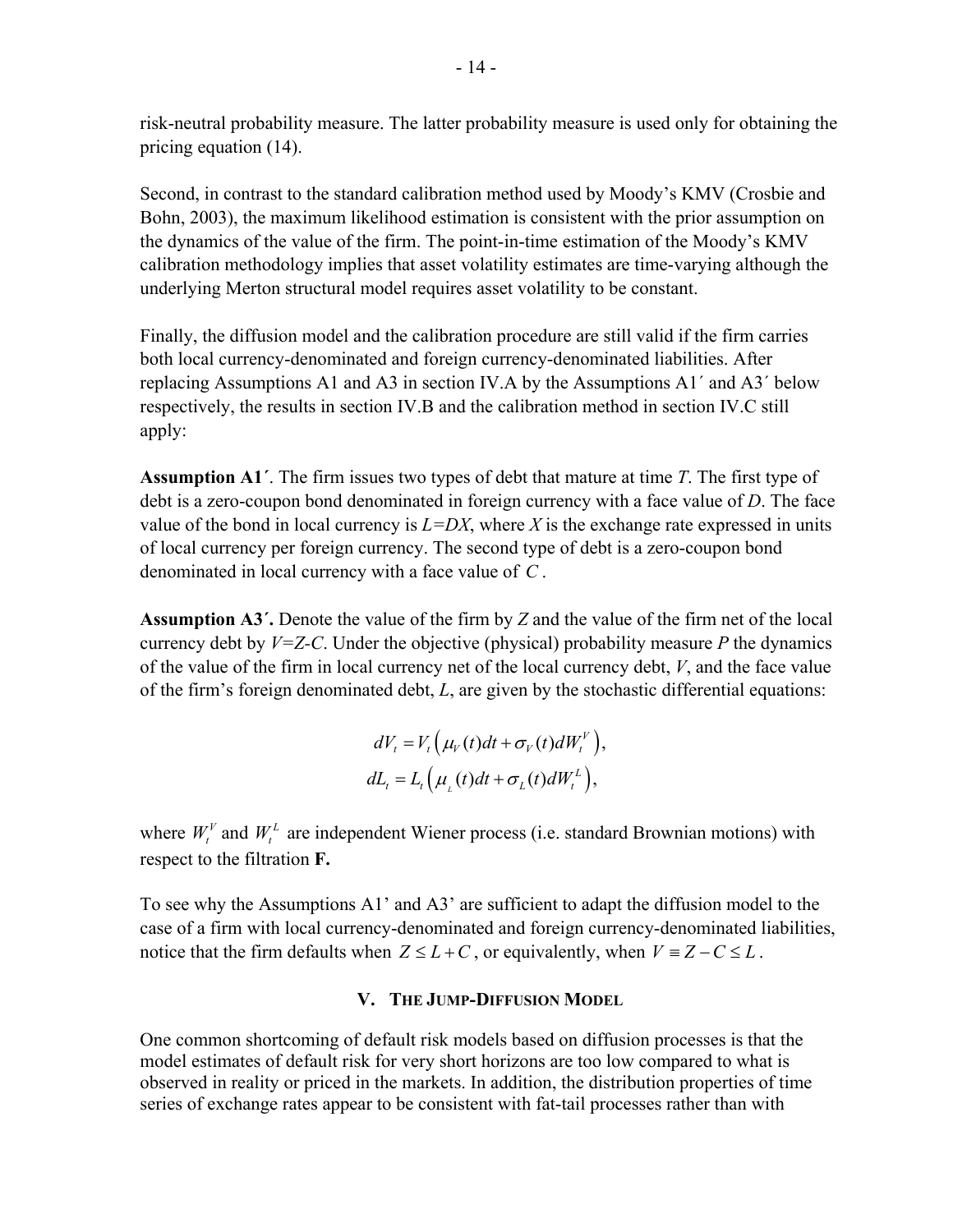diffusion processes, as found by Jorion (1988) and Bates (1996) among others. Arguably, the presence of jumps in the exchange rate process is more likely among emerging market countries than in advanced economies.

The jump-diffusion model in this section addresses this shortcoming.12 Of particular interest is that the model, as it will be shown below, accommodates the special case of fixed or pegged exchange rate regimes that could come under attack, as experienced by Argentina in 2001.

# **A. Assumptions**

In addition to the standard assumptions  $(a) - (d)$  stated in section IV.A., a number of assumptions are needed to use some well known results from the literature on jump-diffusion processes.

**Assumption B1**. The firm issues only one type of debt, a zero-coupon bond that matures at time *T*. The bond is denominated in foreign currency and has a face value *D*.

**Assumption B2.** There is an underlying probability space  $(\Omega, F, P)$  endowed with a reference filtration  $\mathbf{F} = (F_t)_{0 \le t \le T}$  that captures all the information available in the economy.

**Assumption B3.** (Merton, 1976) Under the objective probability measure *P* the dynamics of the value of the firm in foreign currency,  $V$ , is given by the following jump-diffusion process (or Generalised Ito process):

(18) 
$$
dV_t = V_t \left( \mu_V dt + \sigma_V dW_t^V + (J - 1) dN_t \right),
$$

<u>.</u>

where  $\mu$ <sub>*v*</sub> and  $\sigma$ <sub>*v*</sub> are constants,  $W_t^V$  is a standard Brownian Motion, *N*, is a Poisson process with constant arrival rate  $\lambda$ , and the log of the jump size,  $log(J)$ , is an i.i.d. normal variable with mean  $\mu$ <sub>*J*</sub> and variance  $\sigma_j^2$ .

Assumption B3 indicates that the percentage change of the asset value in *foreign currency* is driven by two different processes. The first process is a geometric brownian motion described by the first two elements in the right-hand side of equation (18). The second process is a jump process that occurs with probability λ*dt* during a short interval *dt*. If a jump occurs in time *t*, the asset value changes by *J* −1. The asset value is given in Lemma 5.

**Lemma 5.** Under Assumptions B1 to B3, there is a unique solution to equation (18):

 $12$  See Bichteler (2002) and Protter (2002) for a comprehensive discussion of jump-diffusion processes, and Zhou (2003) for a semi-analytical model of default risk where the asset value of the firm follows a jumpdiffusion process.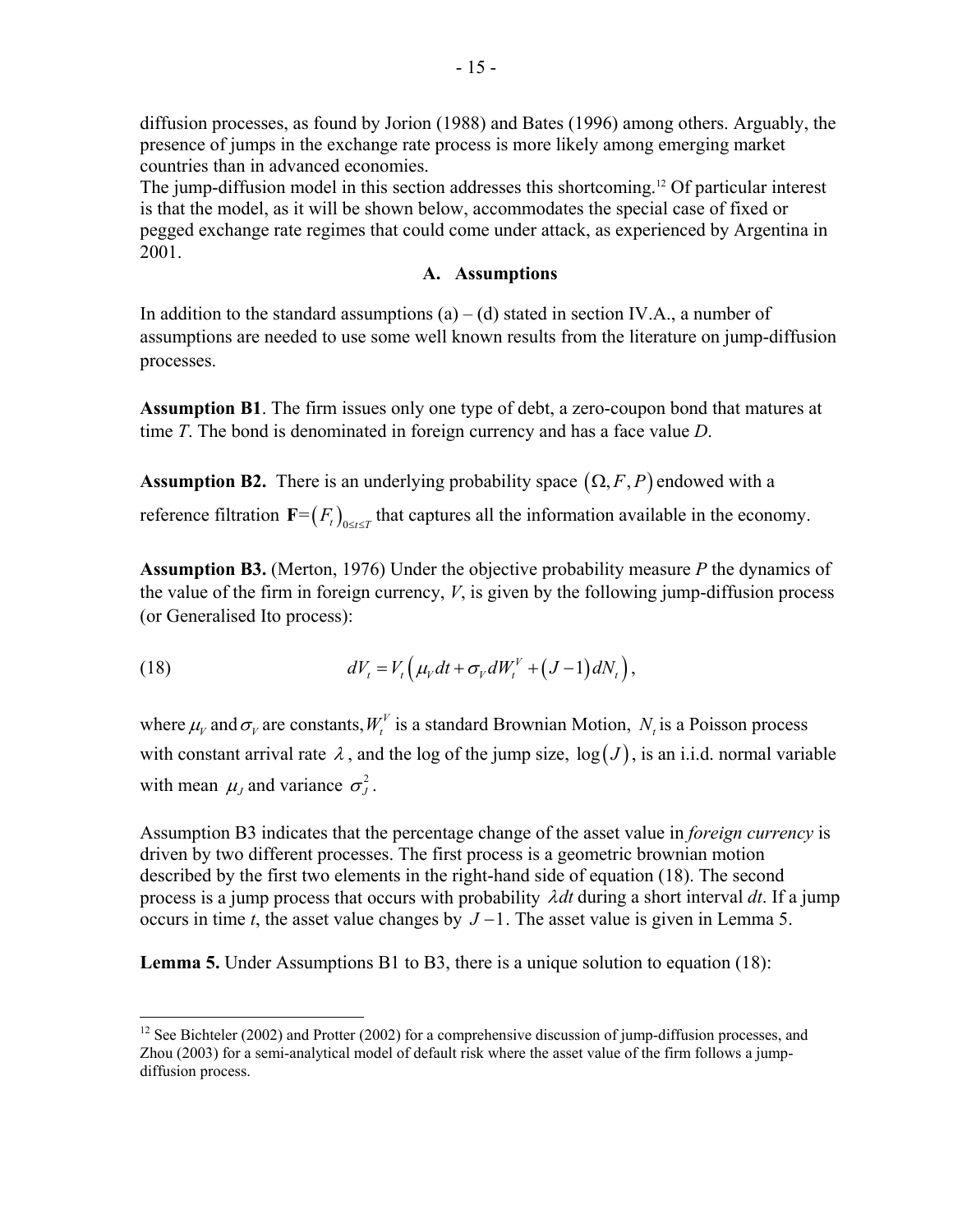(19) 
$$
V_t = V_0 \exp\left(\left(\mu_V - 1/2\sigma_V^2\right)t + \sigma_V W_t^V\right)_{1 \leq j \leq N(t)} \left(J_j\right)
$$

where  $N(t)$  is the number of realized jumps in  $(0, t)$ .

*Proof.* The four conditions of Lemma 1 in Yu (2005) are satisfied under Assumptions B1 to B3 ensuring the existence and uniqueness of the solution.<sup>13</sup> The derivation of  $(19)$  follows directly from Merton (1976).  $\square$ 

#### **B. Main Results**

**Definitions: Default event and Default Time in the Merton Jump-Diffusion Model.** Given an initial asset value,  $V_0$ , in excess of the face value of the debt, *D*, i.e.  $V_0 > D$ , the default event is defined as the first time the asset value falls below the face value of debt. The corresponding default time,  $\tau$ , is defined as:

$$
\tau = \inf \left\{ s \ge t : V_s \le D \right\},\,
$$

The firm is in default the first time the asset value, *V*, is less than the value of the liabilities, *D*, sometime during the interval  $(0, T]$ . The probability of default before period  $s > t$ , conditional on the information available at time *t*,  $P(\tau \le s \mid F_t)$ , needs to be computed using numerical methods since no closed-form solution exists for the jump-diffusion process specified in equation (18).<sup>14</sup> In the special case when default can only occur at maturity, *T*, it is possible to obtain a closed-form solution for the default probability, as shown in Lemma 6.

**Lemma 6. Probability of default at maturity.** The probability of default at maturity conditional on the information available at time *t*,  $P(\tau = T | F)$ , is given by:

$$
(21) \qquad P(\tau = T \mid F_t) = \sum_{j=0}^{\infty} \frac{e^{-\lambda(T-t)} \left(\lambda(T-t)\right)^j}{j!} \Phi\left(\frac{\ln D - \ln V_t - \left(\mu_V - \frac{1}{2}\sigma_V^2\right)(T-t) - j\mu_J}{\sqrt{\sigma_V^2(T-t) + j\sigma_J^2}}\right).
$$

*Proof.* Since the diffusion and jump processes are independent, the result follows immediately after noticing that

$$
P(\tau = T | F_t) = P(\ln V_t \le \ln D | F_t) = \sum_{j=0}^{\infty} P(n = j) P(\ln V_T \le \ln D | F_t, n = j).
$$

 $\overline{a}$ 

 $13$  See Lo (1988) for more general results on existence and uniqueness.

 $14$  See Atiya and Metwally (2002).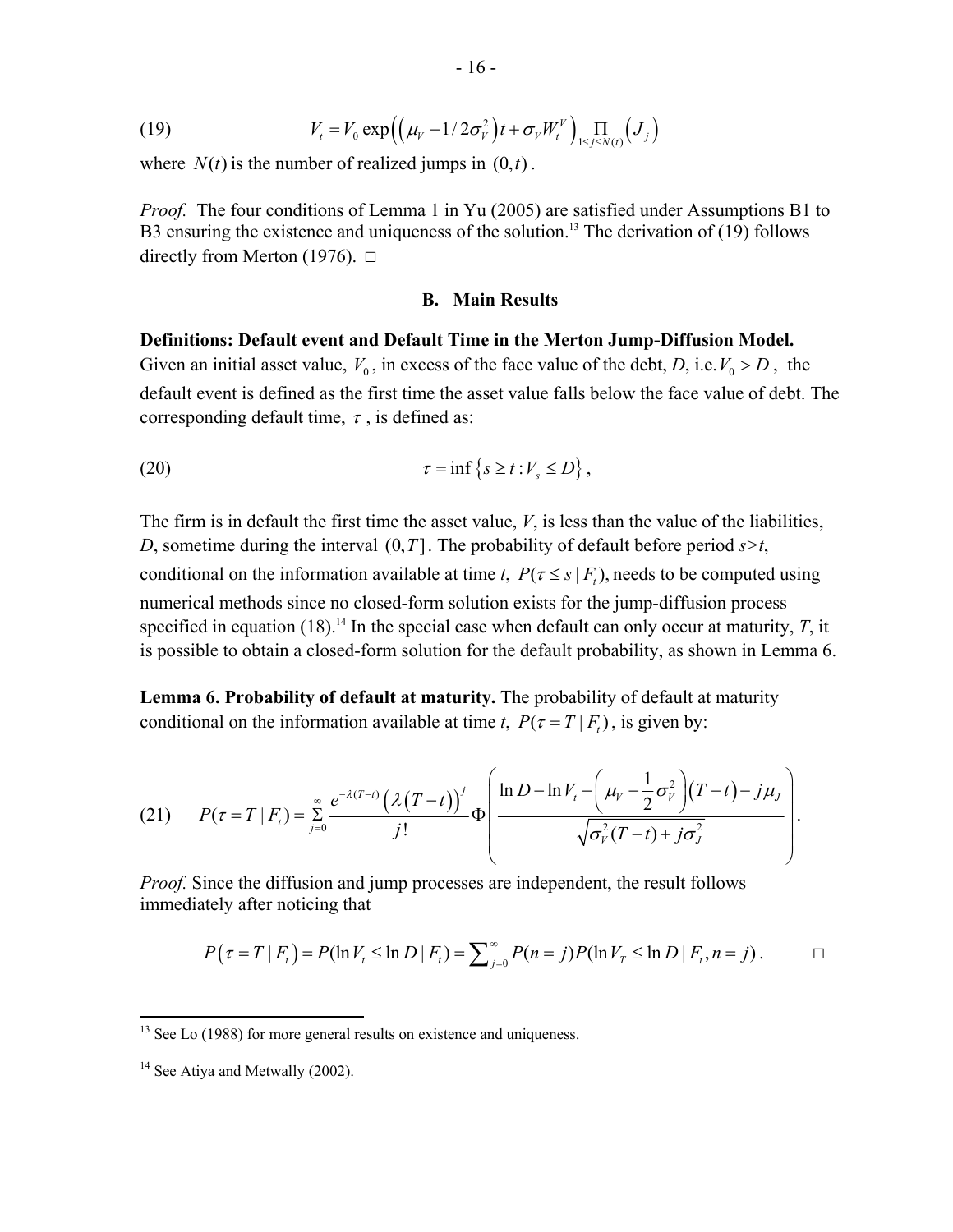#### **C. Calibration Methodology**

As in the case of the diffusion model, the calibration of the Merton jump-diffusion model rests on the observation that the equity value of the firm in foreign currency is a call option on the asset value of the firm in foreign currency with a strike price equal to the face value of the firm's liability in foreign currency:

$$
(22) \t\t\t\t E_t = \max(V_t - D, 0).
$$

Equation (21) corresponds to the payoff of an American option on an underlying asset governed by a jump-diffusion process. While there are analytical solutions for this option (Gukhal, 2001), the fact that there is a closed form solution for the default probability at maturity (Lemma 6) suggests approximating the equity value of the firm in foreign currency with an European option to simplify the analysis.

**Lemma 7. Equity value of the firm in foreign currency.** Under Assumptions B1 to B3, the equity value of the firm is equal to:

(23) 
$$
E_{t} = \sum_{n=0}^{\infty} \frac{e^{-\lambda \mu_{J}} (\lambda \mu_{J} T)^{n}}{n!} BS\bigg(V_{t}, \sqrt{\sigma_{V}^{2} + n \sigma_{J}^{2}/(T-t)}, r_{F} - \lambda(\mu_{J} - 1) + \frac{n \log(\mu_{J})}{T-t}, D\bigg),
$$

where  $r_r$  is the risk-free rate in foreign currency and  $BS(V, \sigma, r, T, D)$  is the Black and Scholes price of a call option with spot price *V*, volatility  $\sigma$ , risk-free rate *r*, maturity *T*, and strike price *D*.

#### *Proof.* Merton (1976). □

Equation (23) can be used to estimate the set of parameters  $\theta_j = (\mu_{V}, \sigma_{V}, \lambda, \mu_{J}, \sigma_{J})$  needed to estimate the probability of default at maturity using maximum likelihood. Equation (23) implies that the value of the firm can be expressed in terms of the unknown set of parameters,  $\theta$ <sub>*I*</sub>, the market value of the firm,  $E_t$ , and the known variables *T*-*t* and  $r_F$ :

(24) 
$$
V_t = g^{-1}(E_t, r_f, T-t; \theta_J).
$$

Equation (24) can be used to obtain the log-asset return of the firm,  $r_t^V = \ln(V_t / V_{t-1})$ , as a function of the unknown parameters. Since the log-asset return is normally distributed conditionally on the number of jumps, the density function of the log-asset return is given by:

(25) 
$$
p(r_{t+1}^V; \theta_J) = \sum_{j=0}^{\infty} \frac{e^{-\lambda \Delta} (\lambda \Delta)^j}{j!} \phi\left(r_{t+1}^V; \left(\mu_V - \frac{1}{2} \sigma_V^2\right) \Delta + j \mu_J, \sigma_V^2 \Delta + j \sigma_J^2\right),
$$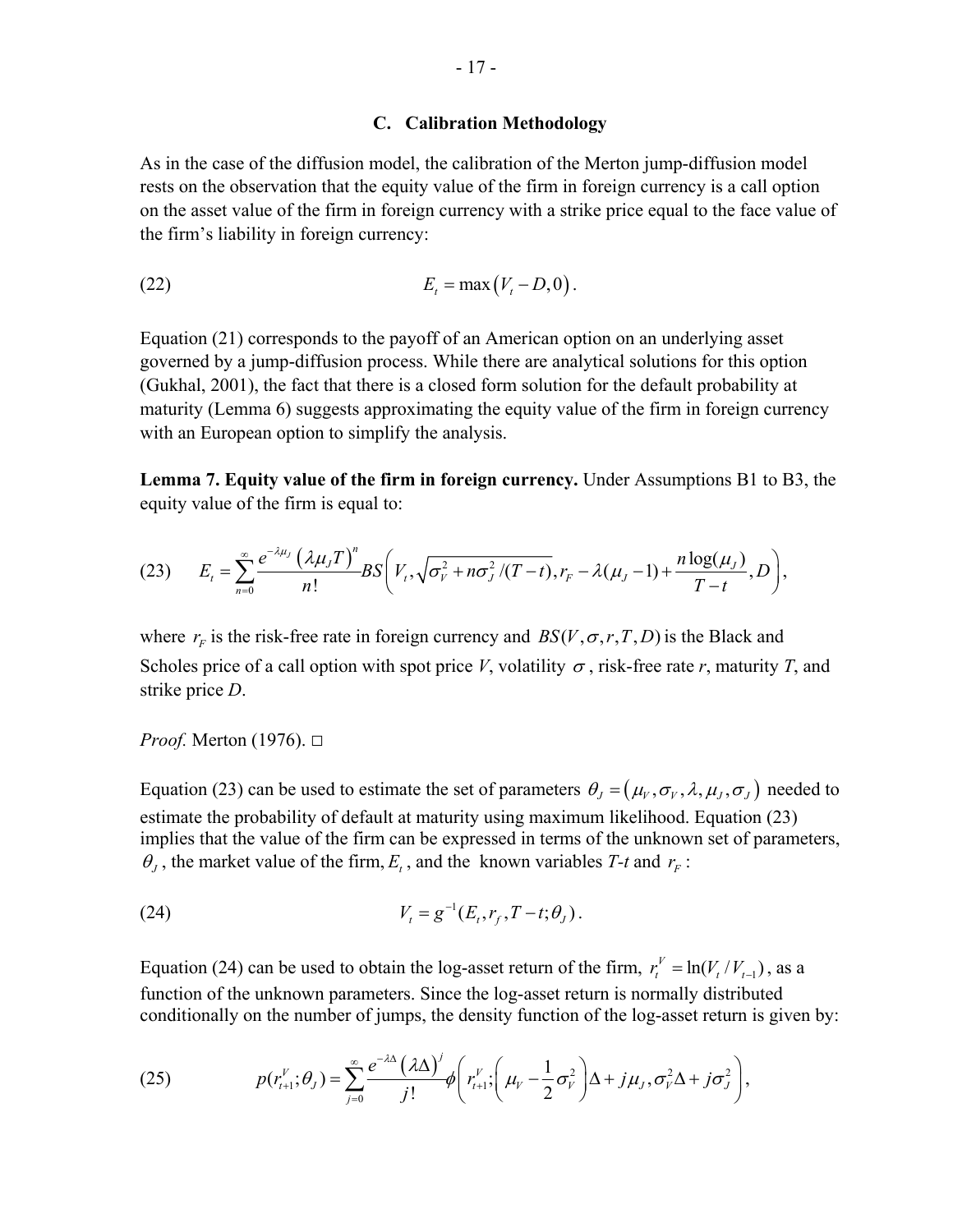where  $\phi(x; m, y)$  is the density function of a normally distributed variable with mean *m* and variance *v* , and ∆is the sampling interval of the market capitalization of the firm. Hence, the set of parameters  $\theta$ <sub>*J*</sub> should solve the following maximum likelihood problem:

(26)  

$$
l_{J}\left(\theta_{J};\left\{r_{i}^{V}\right\}_{t=1}^{T}\right) = -\frac{T}{2}\ln(2\pi) + \sum_{t=1}^{T}\ln\left(\sum_{j=0}^{\infty}\frac{e^{-\lambda\Delta}\lambda^{j}}{j!}\frac{1}{\sqrt{\sigma_{V}^{2}\Delta + j\sigma_{J}^{2}}}\exp\left(\frac{-(r_{i}^{V}\Delta - (\mu_{V} - \sigma_{V}^{2}/2)\Delta - j\mu_{J})}{2(\sigma_{V}^{2}\Delta + j\sigma_{J}^{2})}\right)\right].
$$

Maximization of the log-likelihood function (26) requires truncating the number of terms in the internal sum. Ball and Torous (1985) derived a formula for an upper truncation bound, and previous empirical estimations suggest that an upper bound of 10 is enough to provide satisfactory results (Jorion, 1988). Another alternative to the use of an upper bound truncation is to use closed-form likelihood approximations, as proposed by Yu (2005).

Once the parameters are estimated, computation of the default probability at maturity using Lemma 6 is trivial. As in the case of the diffusion process, the estimation procedure yields real-world default probabilities and is consistent with the dynamics of the value of the firm. Furthermore, the framework can accommodate the case of a fixed exchange rate by simply setting  $\mu$ <sub>*v*</sub> and  $\sigma$ <sub>*v*</sub> equal to zero.

#### **VI. THE DOUBLE EXPONENTIAL JUMP-DIFFUSION MODEL**

The jump-diffusion model still implies the assumption that negative and positive jumps are equally likely. But financial returns data, in general, suggests that the distribution of returns should be leptokurtic and asymmetric with respect to zero. To address this characteristic of the data Kou (2002) introduced the double-exponential jump-diffusion model which is adapted below to analyze credit risk when there are currency mismatches.

#### **A. Assumptions**

As in the previous models, the standard assumptions  $(a) - (d)$  stated in section IV.A. hold in this model. In addition, we add the following assumptions:

**Assumption C1**. The firm issues only one type of debt, a zero-coupon bond that matures at time *T*. The bond is denominated in foreign currency and has a face value *D*.

**Assumption C2.** There is an underlying probability space  $(\Omega, F, P)$  endowed with a reference filtration  $\mathbf{F} = (F_t)_{0 \le t \le T}$  that captures all the information available in the economy.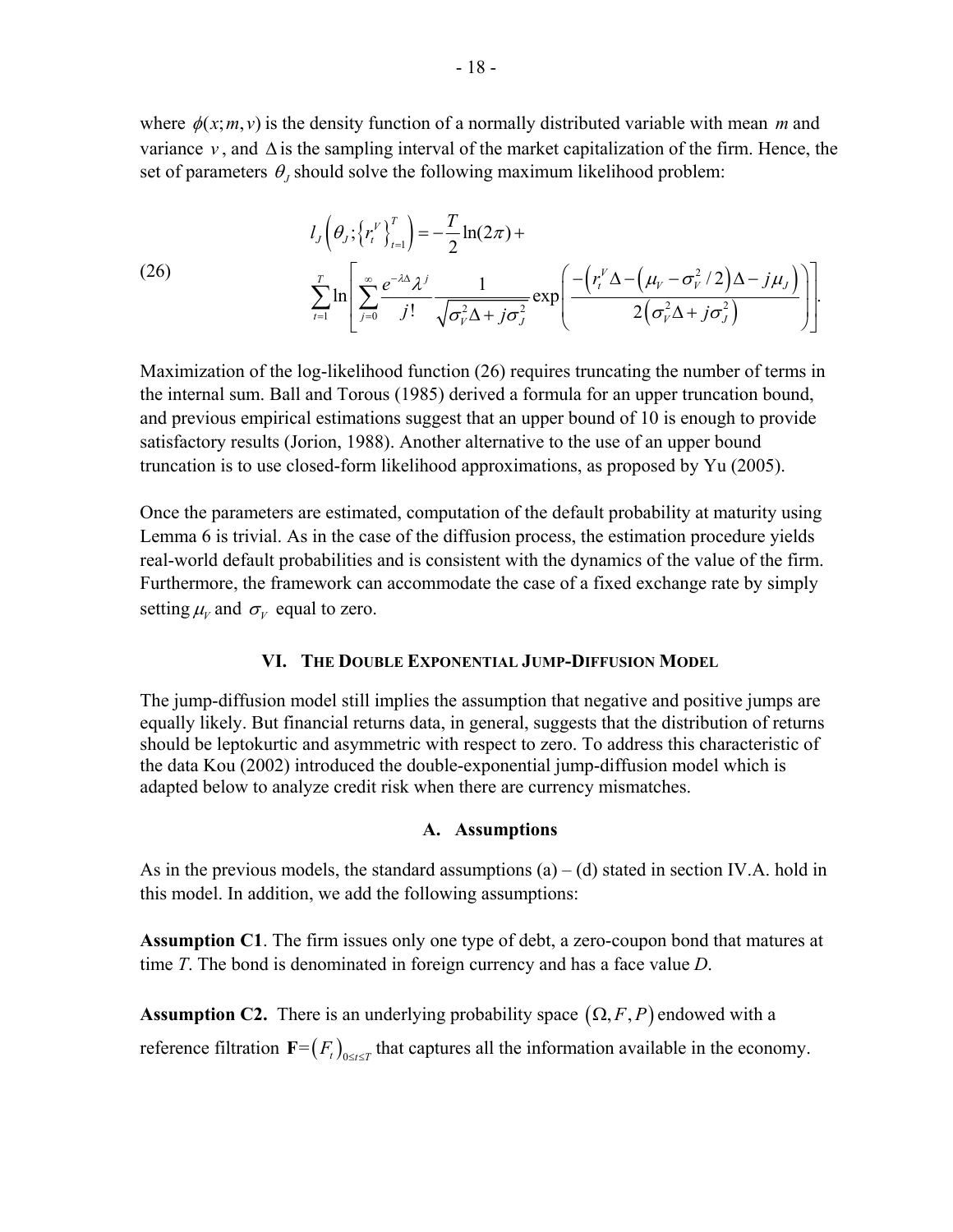**Assumption C3.** (Kou, 2002) Under the objective probability measure *P* the dynamics of the value of the firm in foreign currency, *V*, is given by the following jump-diffusion process (or Generalised Ito process):

(27) 
$$
dV_t = V_t \left( \mu_V dt + \sigma_V dW_t^V + d \left( \sum_{i=1}^{N_t} (J_i - 1) \right)_t \right),
$$

where  $\mu_V$  and  $\sigma_V$  are constants,  $W_t^V$  is a standard Brownian Motion,  $N_t$  is a Poisson process with constant arrival rate  $\lambda$ , and  $\{J_i\}$  is a sequence of i.i.d. nonnegative random variables such that  $X = \ln(J)$  has a double exponential distribution with density function given by:

(28) 
$$
f_X(x) = p\eta_1 e^{-\eta_1 x} 1_{\{x \ge 0\}} + q\eta_2 e^{\eta_2 y} 1_{\{x < 0\}},
$$

where  $\eta_1 > 1$  and  $\eta_2 > 0$ , *p* and *q* represent the probability of upward and downward jumps respectively, and  $p + q = 1$ . That is, *X* is distributed as an exponential random variable  $\xi^+$  with mean  $1/\eta_1$  with probability *p*, and as a random variable  $-\xi^-$  with probability *q*, where  $\xi^-$  is an exponential random variable with mean  $1/\eta_2$ .  $W_t^V$ ,  $N_t$ , and  $X = \ln(J)$  are independent.

If  $\eta_1 \neq \eta_2$ , the asset value of the firm is asymmetrically leptokurtic, that is, the tails of the distribution are asymmetric. Assumption C3, thus, is appropriate for modeling situations in which movements of the exchange rate in a given direction are more frequent than in the other direction. Equation (27) admits the solution below, which we state without proof.

**Lemma 8.** (Kou, 2002) Under Assumptions C1 to C3,

(29) 
$$
V_{t} = V_{0} \exp((\mu_{V} - 1/2\sigma_{V}^{2})t + \sigma_{V}W_{t}^{V}) \prod_{1 \leq i \leq N(t)} J_{i}
$$

is a solution to equation (27), where  $V_0$  is asset value of the firm at time 0 and  $N(t)$  is the number of realized jumps in  $(0, t)$ .

#### **B. Main Results**

**Definitions: Default Event and Default Time in Kou's Double Exponential Jump-Diffusion Model.** As in the Merton Jump-Diffusion model, the default event is defined as the first time the asset value falls below the face value of debt. The corresponding default time,  $\tau$ , is defined similary as:

$$
\tau = \inf \left\{ s \ge t : V_s \le D \right\},\,
$$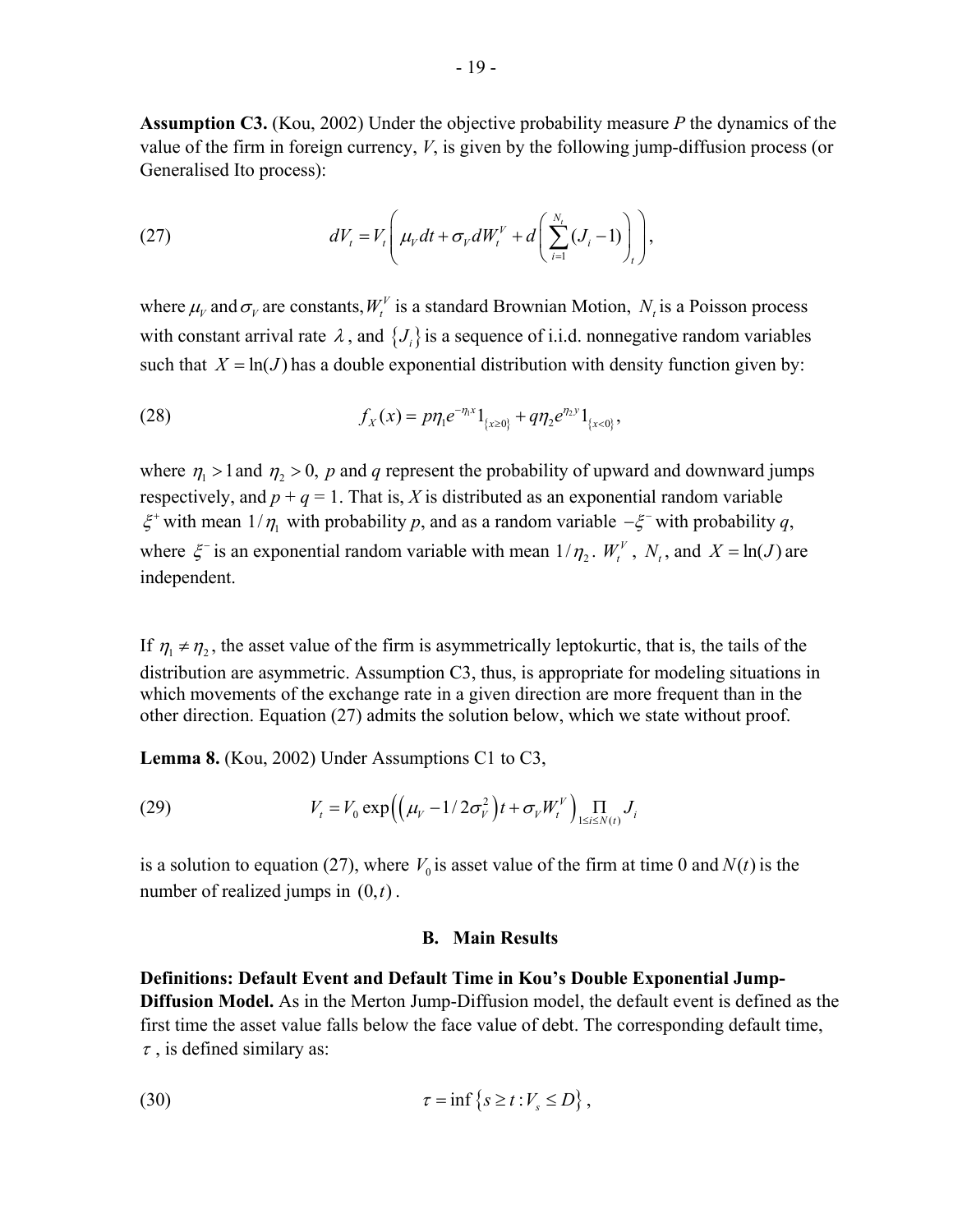where  $V_0$  is the initial asset value in excess of the face value of the debt, *D*, with  $V_0 > D$ .

There are no closed form solutions for the probability distribution of the first passage time,  $P(\tau \leq s)$ ,  $s \in \{0, T\}$ , in Kou's double exponential jump diffusion model. However, Kou and Wang (2003) derived a closed form solution for the Laplace transform of the first passage time. If the Laplace transform is known, the probability distribution of the first passage time can be obtained by numerical inversion of the Laplace transform, which is presented in Lemma 9.

**Lemma 9. Laplace transform of the first passage time** (Kou and Wang, 2003). The Laplace transform of the first passage time of Kou's double exponential jump diffusion model is given by:

(31) 
$$
E[e^{-\alpha \tau}] = \frac{\eta_2 - \beta_{1,\alpha}}{\eta_2} \frac{\beta_{2,\alpha}}{\beta_{2,\alpha} - \beta_{1,\alpha}} e^{D\beta_{1,\alpha}} + \frac{\beta_{2,\alpha} - \eta_2}{\eta_2} \frac{\beta_{1,\alpha}}{\beta_{2,\alpha} - \beta_{1,\alpha}} e^{D\beta_{2,\alpha}},
$$

where  $\beta_{1,\alpha}$  and  $\beta_{2,\alpha}$  are the only two positive roots of the equation

$$
\alpha = G(\beta),
$$

with  $G(.)$  given by:

(33) 
$$
G(x) = -x\mu_{v} + \frac{1}{2}x^{2}\sigma_{v}^{2} + \lambda \left(\frac{q\eta_{2}}{\eta_{2} - x} + \frac{p\eta_{1}}{\eta_{1} + x} - 1\right).
$$

*Proof.* It follows from an immediate application of Theorem 3.1. in Kou and Wang (2003) using the process

$$
dZ_t = Z_t \left( -\mu_V dt + \sigma_V dW_t^V - \left( \sum_{i=1}^{N_t} (J_i - 1) \right)_t \right),
$$

a default barrier equal to –*D*, and noticing that the upward jumps in *Z* correspond to the downward jumps of the asset value process of the firm,  $V$ , and vice versa.  $\square$ 

#### **C. Calibration Methodology**

Equity price return data can be used to calibrate the double exponential jump-diffusion model and obtain the set of parameters  $\theta_K = (\mu_V, \sigma_V, \lambda, \eta_1, \eta_2, p)$ . As in the case of the jumpdiffusion model, the calibration exploits the fact that the equity value of the firm in foreign currency is a call option on the asset value of the firm with a strike price equal to the face value of the firm's liability in foreign currency. The equity value of the firm in foreign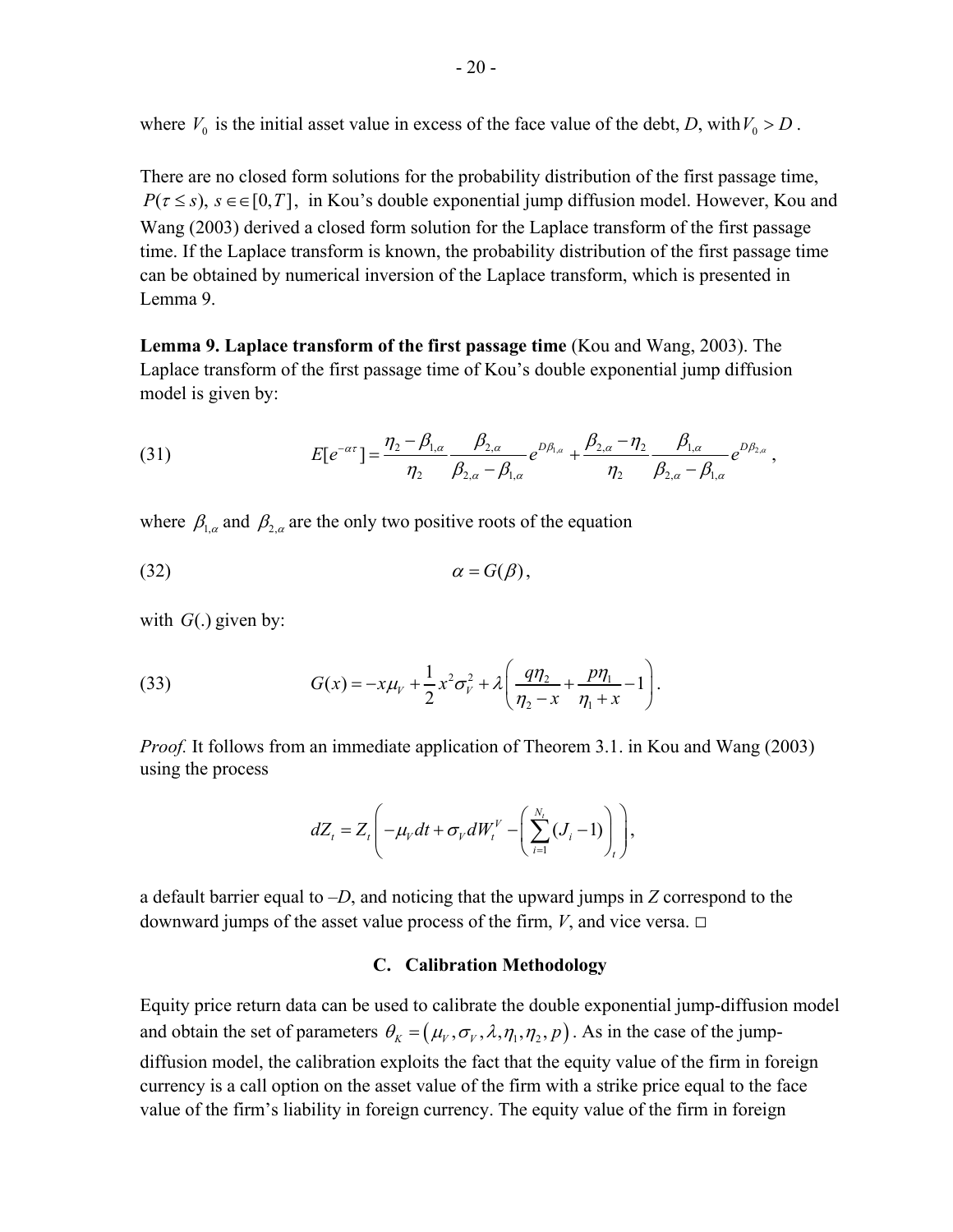currency can be obtained approximately as the value of an European call option, which is given in Lemma 10 without proof.

**Lemma 10. Equity value of the firm in foreign currency.** Under Assumptions C1 to C3, the equity value of the firm is equal to:

(34)  

$$
E_t = V_t \Upsilon \left( r_F + \frac{1}{2} \sigma_V^2 - \lambda \zeta, \sigma_V, \overline{\lambda}, \overline{p}, \overline{\eta}_1, \overline{\eta}_2; \ln(D/V_t), T - t \right)
$$

$$
-De^{-rT} \Upsilon \left( r_F - \frac{1}{2} \sigma_V^2 - \lambda \zeta, \sigma_V, \lambda, p, \eta_1, \eta_2; \ln(D/V_t), T - t \right)
$$

where  $r_F$  is the risk-free rate in foreign currency,  $p = \frac{P}{1 + \epsilon} \cdot \frac{r_1}{r_1}$  $\overline{p} = \frac{p}{1+\zeta} \cdot \frac{\eta_1}{\eta_1-1}, \ \overline{\eta}_1 = \eta_1-1, \ \overline{\eta}_2 = \eta_2+1,$ 

 $\lambda = \lambda(\zeta + 1), \; \zeta = \frac{P\eta_1}{4} + \frac{q\eta_2}{4}$  $1 - 1$   $\frac{1}{2}$ 1  $1 \eta_{2} + 1$  $\zeta = \frac{p\eta_1}{4} + \frac{q\eta_2}{4}$  $\eta_1 - 1$   $\eta_2$  $=\frac{P^{\prime}\prime_{1}}{P}+\frac{q^{\prime}\prime_{2}}{P} -1$   $\eta$ <sup>+</sup> , and ϒ is a closed form equation described in Theorem B.1. in Kou (2002).15

Equation (34) implies that:

 $\overline{a}$ 

(35) 
$$
V_t = g^{-1}(E_t, r_f, T - t; \theta_K),
$$

and the asset returns of the firm,  $r_t^V = V_t / V_{t-1} - 1$ , can be expressed as a function of the parameter vector  $\theta_K$ . If the equity price observations are equally spaced by ∆ units of time, Kou (2002) shows that the probability density of the asset returns is given by:

(36)  
\n
$$
h(x) = \frac{1 - \lambda \Delta}{\sigma_V \sqrt{\Delta}} \phi \left( \frac{x - \mu_V \Delta}{\sigma_V \sqrt{\Delta}} \right) +
$$
\n
$$
\lambda \Delta \left\{ p \eta_1 e^{\sigma_V^2 \eta_1^2 \Delta/2} e^{-(x - \mu_V \Delta)\eta_1} \Phi \left( \frac{x - \mu_V \Delta - \sigma_V^2 \eta_1 \Delta}{\sigma_V \sqrt{\Delta}} \right) + q \eta_2 e^{\sigma_V^2 \eta_2^2 \Delta/2} e^{-(x - \mu_V \Delta)\eta_2} \times \Phi \left( \frac{x - \mu_V \Delta - \sigma_V^2 \eta_2 \Delta}{\sigma_V \sqrt{\Delta}} \right) \right\}
$$

where  $\phi$  is the standard normal density function and  $\Phi$  is the cumulative standard normal density function. The set of parameters  $\theta_K$  maximizes the following likelihood function:

<sup>&</sup>lt;sup>15</sup> Since the expression for  $\Upsilon$  is rather lengthy we refer the reader to the original source, Kou (2002).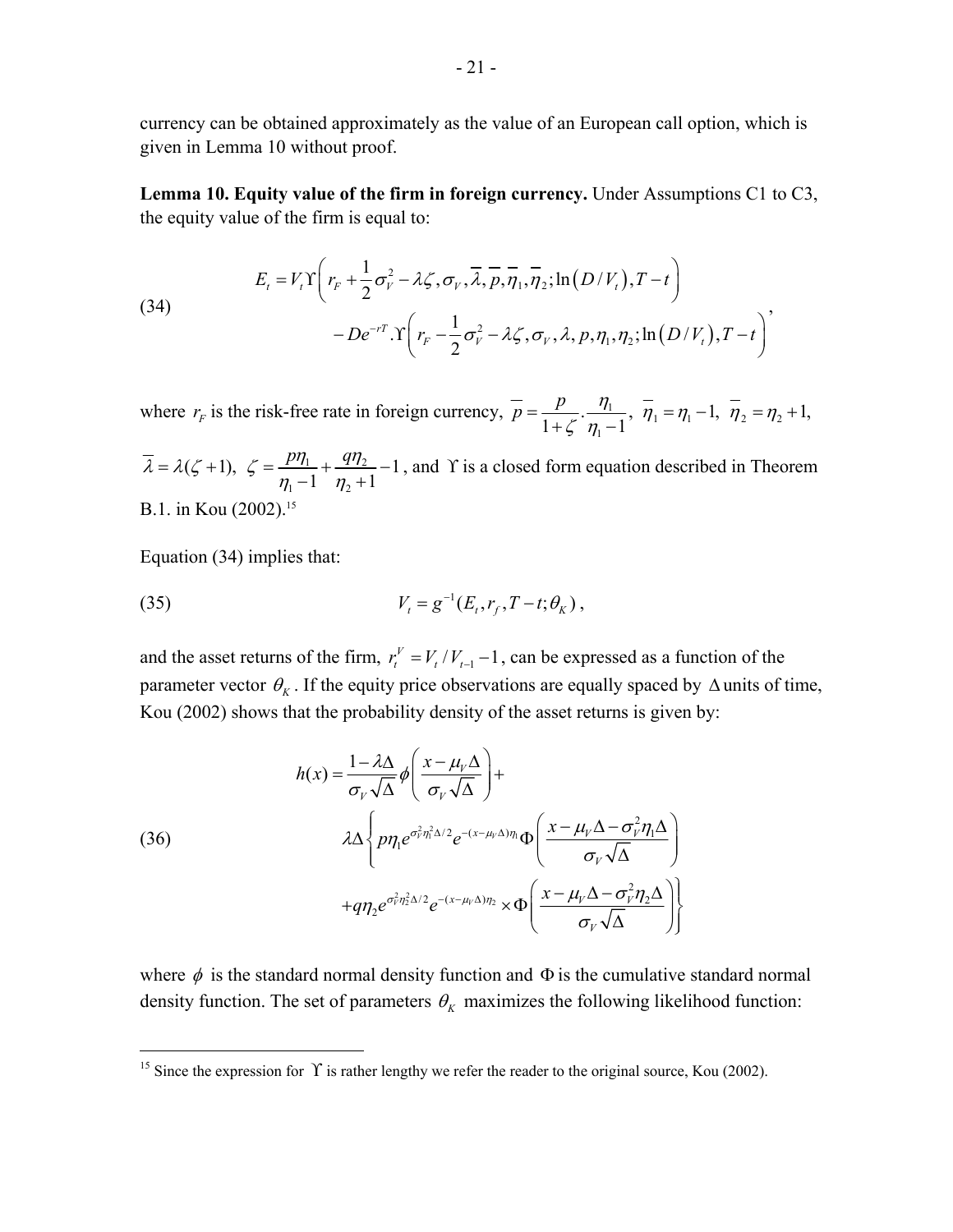(37) 
$$
l_K\left(\theta_j;\left\{r_t^V\right\}_{t=1}^T\right)=\sum_{t=1}^T\ln\left[h(r_t^V;\theta_j)\right].
$$

Once the parameters are estimated, the Laplace transforms of the default time can be computed using the results of Lemma 9, and the default probabilities can be obtained by inverting the Laplace transform.

#### **VII. SURVEILLANCE APPLICATIONS**

The models described above are useful for assessing the default risk of an individual firm when there are currency mismatches in the balance sheet. The usefulness of the models does not stop there though since they could be used as the basic building blocks for constructing financial surveillance frameworks and/or assessing system-wide vulnerabilities in the corporate sector. This section offers two possible applications of the model. The first application focuses on the construction of aggregate measures of default risk in the corporate sector. The second application explains how to determine prudential leverage levels in the corporate sector consistent with regulatory capital ratios in the banking system.

#### A. Measuring Systemic Risk in the Corporate Sector<sup>16</sup>

The first step is to use any of the three models presented above to estimate the default probability of individual firms for a given time horizon. The second step is to assess the probability that a subset of the firms analyzed default during the specified time horizon. It seems reasonable to assume that, during crisis periods, a large number of defaults occur simultaneously as they are driven by a common negative shock, i.e. a large exchange rate depreciation. For supervisors, regulator, and market participants, it is of interest to know how likely joint defaults are.

Assessing the probability of default among a subset of firms requires computing the distribution of the number of defaults. We assume that the distribution is given by a onefactor normal Gaussian copula, as suggested by Vacisek (1987) and Li (2000). In the Gaussian copula, the normalized asset value of firm *i*, *xi*, depends on a single common factor, *M*, and an idiosyncratic shock, *Zi*:

(38) 
$$
x_i = a_i M + \sqrt{1 - a_i^2} Z_i,
$$

where  $x_i$ , *M*, and  $Z_i$  are standard normally distributed variables. The coefficient  $a_i$ , or factor loading, is restricted to values between 0 and 1 and measures the dependence of the asset value on the common factor. For instance, a common factor could be the exchage rate or some economy-wide index.

 $\overline{a}$ 

<sup>&</sup>lt;sup>16</sup> This section is based in Chan-Lau and Gravelle (2005).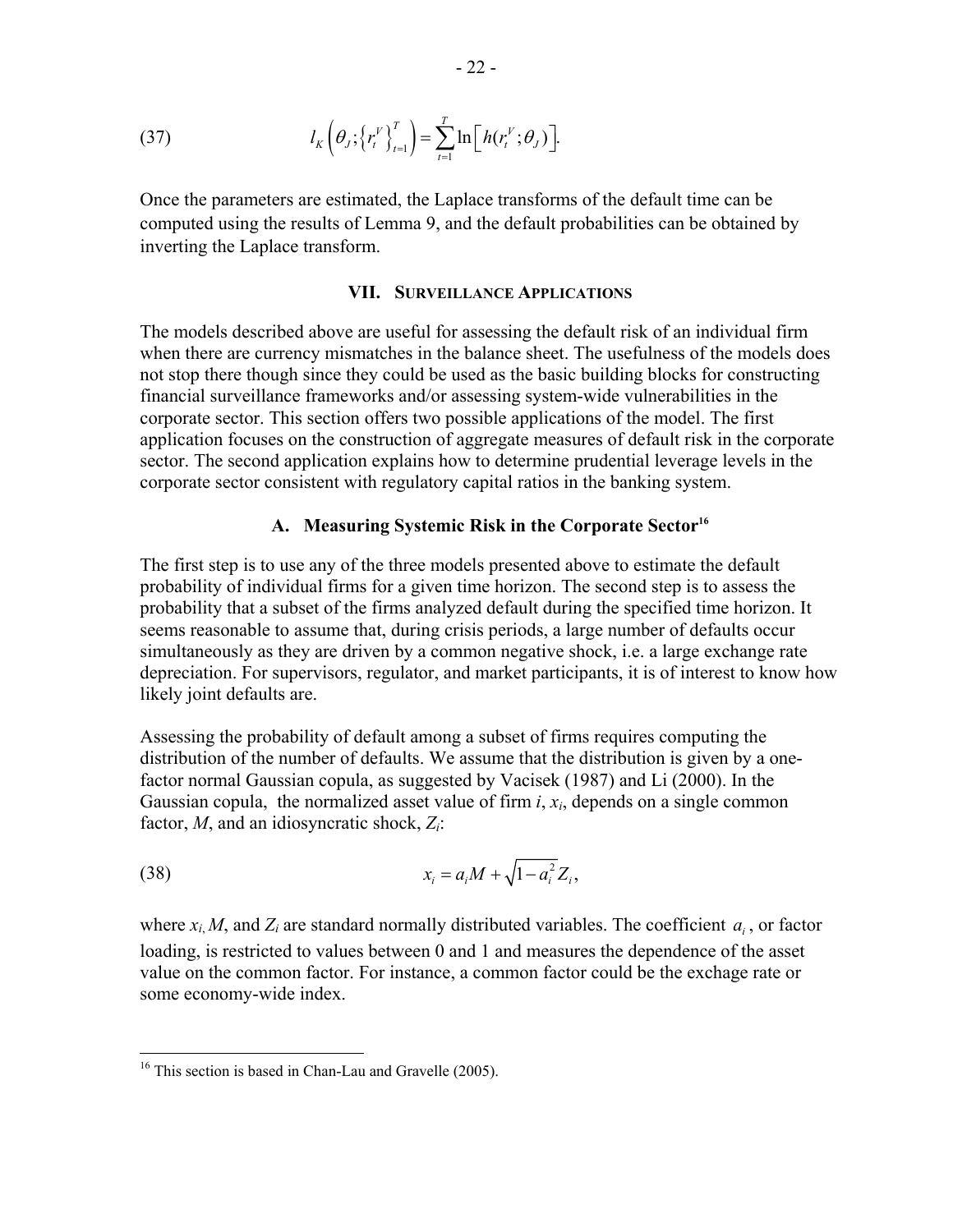Firm *i* defaults when the asset value  $x_i$  falls below a threshold value  $\bar{x}_i$ . The threshold value can be determined if the probability of default  $q_i(t)$  for firm *i* in period *t* is known since  $\overline{x}_i = \Phi^{-1}(q_i)$ , where  $\Phi$  is the cumulative standard normal distribution function. Once the threshold value is known, it follows that the conditional default probability is equal to:

(39) 
$$
\operatorname{Prob}\left\{x_i < \overline{x}_i \mid M\right\} = q_i(t \mid M) = \Phi\left(\frac{\overline{x}_i - a_i M}{\sqrt{1 - a_i^2}}\right).
$$

The distribution of the number of defaults can be obtained using the recursive procedure proposed by Andersen, Sidenius, and Basu (2003). We follow Gibson (2004) closely in the remainder of the section. Let  $p^{k}(l, t | M)$  be the probability of experiencing *l* defaults during a time horizon *t* conditional on the common factor *M* for a set of *K* firms. If the default distribution is known for *K* firms, the default distribution if an additional firm is added to the set can be obtained from the following recursion:

(40) 
$$
p^{K+1}(0,t|M) = p^{K}(0,t|M)(1-q_{K+1}(t|M))
$$

(41) 
$$
p^{K+1}(l,t|M) = p^{K}(l,t|M)(1-q_{K+1}(t|M)) + p^{K}(l-1,t|M)q_{K+1}(t|M), l=1,...,K
$$

(42) 
$$
p^{K+1}(K+1,t|M) = p^{K}(K,t|M)q_{K+1}(t|M)
$$

The recursion in equations (40) to (42) can be started using the degenerate default distribution  $p^{0}(0, t | M) = 1$  for  $K=0$  to obtain the default distribution for a set of *N* firms,  $p^{N}(l, t | M)$ ,  $l = 0,..., N$ . The unconditional default distribution  $p(l,t)$  is obtained by integration:

(43) 
$$
p(l,t) = \int_{-\infty}^{\infty} p^N(l,t \mid M) \phi(M) dM
$$

where  $\phi$  is the standard normal distribution function.

Calibration of the one-factor Vacisek model requires first estimating the correlation of each firm's asset value with the common shock or factor. This correlation can be obtained using principal component analysis. The method assumes that a limited number of unobserved variables (or factors) explain the total variation of the larger set of variables. That is, the higher is the degree of co-movement across all individual firm default probability time series, the fewer the number of principal components (factors) needed to explain a large portion of the variance of the original series.

In the case where the original variables are identical (perfectly collinear), the first principal component would explain 100 percent of the variation in the original series. Alternatively, if the series are orthogonal to one another (i.e., uncorrelated), it would take as many principal components as there are series to explain all the variance in the original series. In that case, no advantage would be gained by looking at common factors, as none exist. Results obtained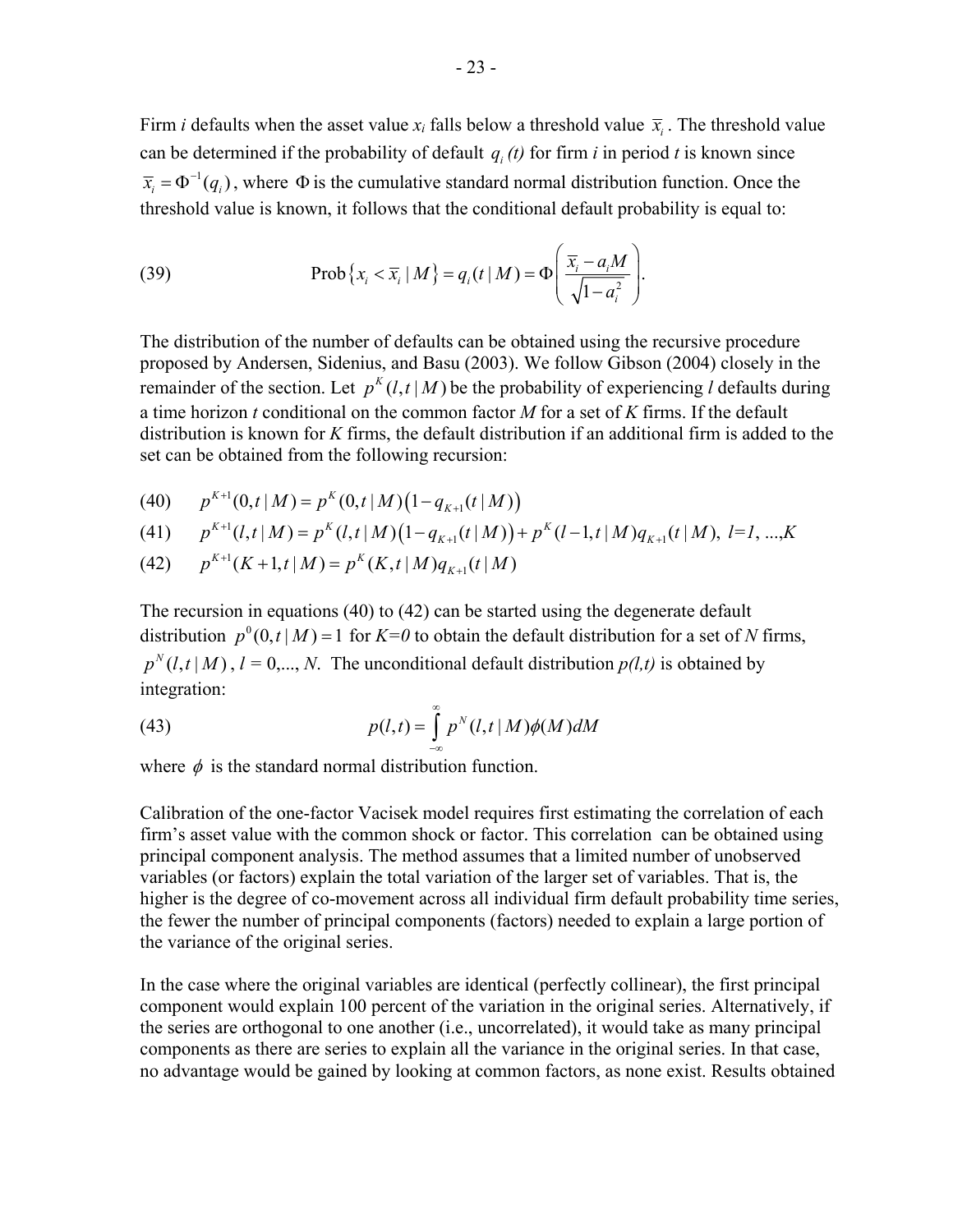by Chan-Lau and Gravelle (2005) suggest that the first principal component accounts for around 70 to 80 percent of the variance.

#### **B. Prudential Leverage Levels and Regulatory Capital in a Dollarized Economy**

In most countries, banks are required to satisfy minimum regulatory capital ratios to provide a cushion against unexpected losses. In this section we show how to assess whether foreign currency-denominated borrowing and leverage in the corporate sector are too risky relative to regulatory capital ratios. The assessment is based on the determination of a maximum leverage ratio, or prudential leverage level, that is consistent with the aggregate capital in the banking system. For illustration purposes a relatively simple analytical framework is used. The framework, however, could be extended in order to include more realistic features such as the discrete granularity of the loan portfolio in the banking system, the non-trivial dependence of default events, etc.

#### **Assumptions**

The framework makes a number of assumptions. First, it is assumed that there is only one bank in the country. This assumption implicitly states that the banking system has enough assets to take over individual banks that fail. Second, the probability of default of corporate loans are independent. Third, default probabilities, exposure-at-default, and loss-givendefault are independent. Fourth, the loss distribution can be approximated by a normal distribution. Finally, the probability of default is the same for every corporate loan extended by the bank. This is not a crucial assumption and is made only to facilitate the analysis.

#### **Analysis and results**

The loss from loan  $i$ ,  $x_i$ , is given by:

(44) 
$$
x_i = \begin{cases} EAD_i \times LGD_i & \text{with probability } PD_i \\ 0 & \text{with probability } 1 - PD_i \end{cases}
$$

where  $PD_i$  is the probability of default,  $EAD_i$  is the exposure-at-default, and  $LGD_i$  is the lossgiven-default of loan *i*. The Value-at-risk for a confidence level  $\alpha$ ,  $VAR_{\alpha}$ , under the normal approximation is given by:

(45) 
$$
VAR_{\alpha} = \sum_{i=1}^{N_L} PD_i \times EAD_i \times LGD_i + z_{\alpha} \sqrt{\sum_{i=1}^{N_L} PD_i (1 - PD_i) EAD_i^2 \times LGD_i^2},
$$

where the value of  $z_a$  depends on the confidence level. Under the assumption of a constant default probability,  $PD_i = p$ , the equation above reduces to:

(46) 
$$
VAR_{\alpha} = p \sum_{i=1}^{N_L} EAD_i \times LGD_i + z_{\alpha} \sqrt{p(1-p) \sum_{i=1}^{N_L} EAD_i^2 \times LGD_i^2}.
$$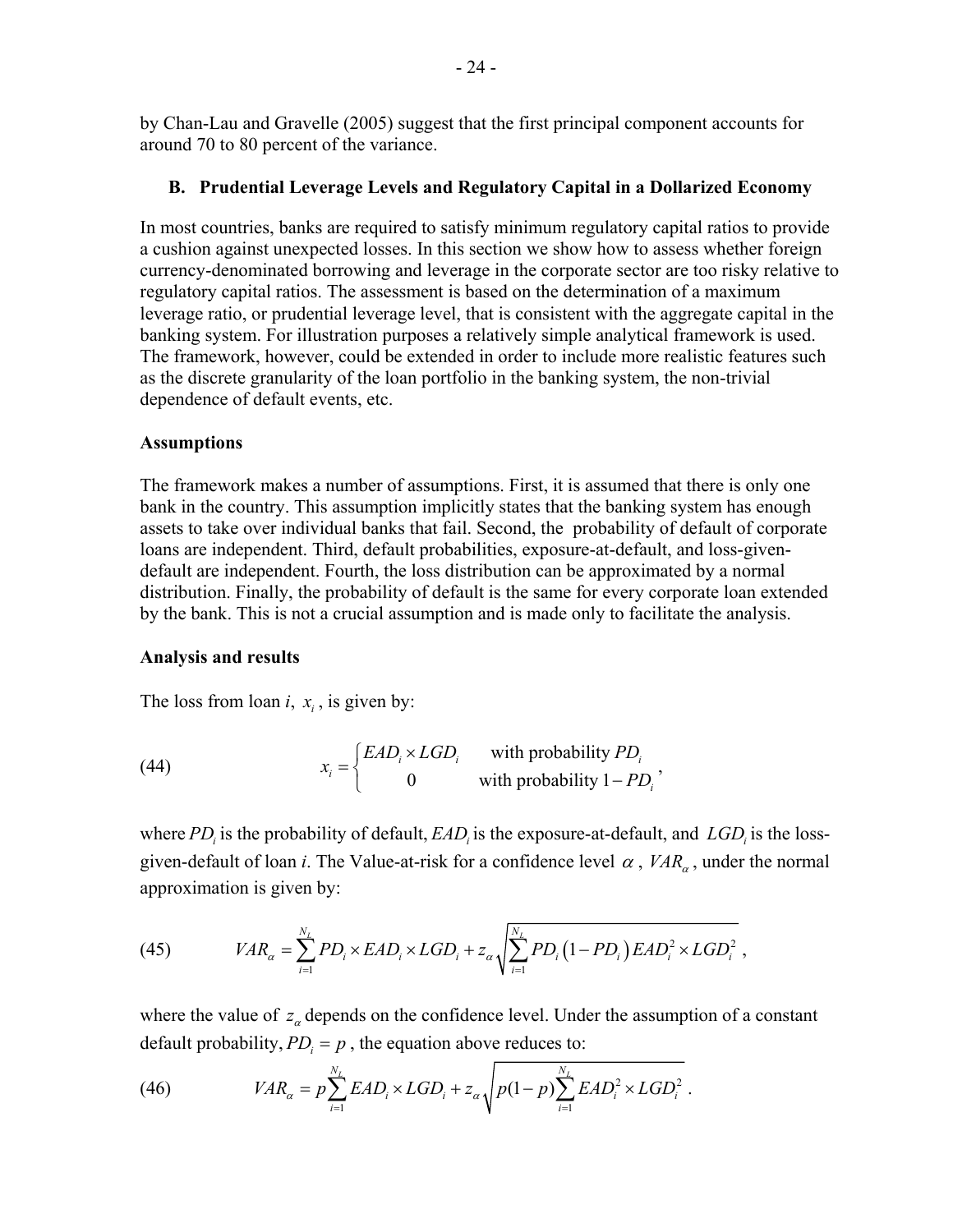Regulatory capital requirements for individual banks imply that in the aggregate banking sector, the aggregate *VAR* should be less or equal to the aggregate minimum capital requirement. This capital requirement is simply the statutory minimum capital ratio, *MCR*, times the aggregate risk-weighted assets in the banking sector, *RWA*. From equation (46), we obtain the following inequality:

(47) 
$$
p\sum_{i=1}^{N_L} EAD_i \times LGD_i + z_\alpha \sqrt{p(1-p)\sum_{i=1}^{N_L} EAD_i^2 \times LGD_i^2} \leq MCR \times RWA + PROV,
$$

where *PROV* is the level of aggregate provisions in the banking system. Given the values of the exposure-at-default, *EAD<sub>i</sub>*, and the loss-given-default, *LGD<sub>i</sub>*, when the inequality (47) holds with equality it determines an upper-bound for the probability of default,  $p_{\text{max}}$ . The upper-bound for the probability of default is consistent with the minimum capital requirements and the level of risk-weighted assets in the banking sector. The upper-bound  $p_{\text{max}}$ , in turn, determines upper-bound for the leverage ratio of the firm,  $Lev_{\text{max}}$ , or prudential leverage ratio such that potential losses are expected to be covered by the aggregate capital in the banking system. Depending on the model being used in the analysis, the upper-bounds for the maximum leverage ratio of the firm consistent with the existent capital buffer in the banking system can be obtained directly from either Lemma 3, Lemma 6, or the inversion of the Laplace Transform in Lemma 9.

#### **VIII. CONCLUSIONS**

Currency mismatches in the corporate sector can contribute to the occurrence of financial crisis and/or increase the severity of a crisis once it has occurred due to the balance sheet channel. It is important, hence, for practitioners and policymakers to measure the credit risk of firms with currency mismatches in their balance sheets.

This paper has proposed a number of analytically tractable credit risk models for firms with currency mismatches. Given equity price and balance sheet data, the models can be estimated using standard maximum likelihood techniques. Besides being useful for evaluating the credit risk of individual firms, the models are basic building blocks for constructing financial surveillance frameworks.

In particular, we illustrate the usefulness of these models for financial surveillance by describing two applications. The first application is the construction of a measure of systemic risk in the corporate sector based on distribution of defaults in the corporate sector. The second application explains how to use information about the aggregate loan portfolio in the banking sector to assess whether leverage ratios and foreign-denominated borrowing levels are adequately covered by the aggregate capital in the banking system.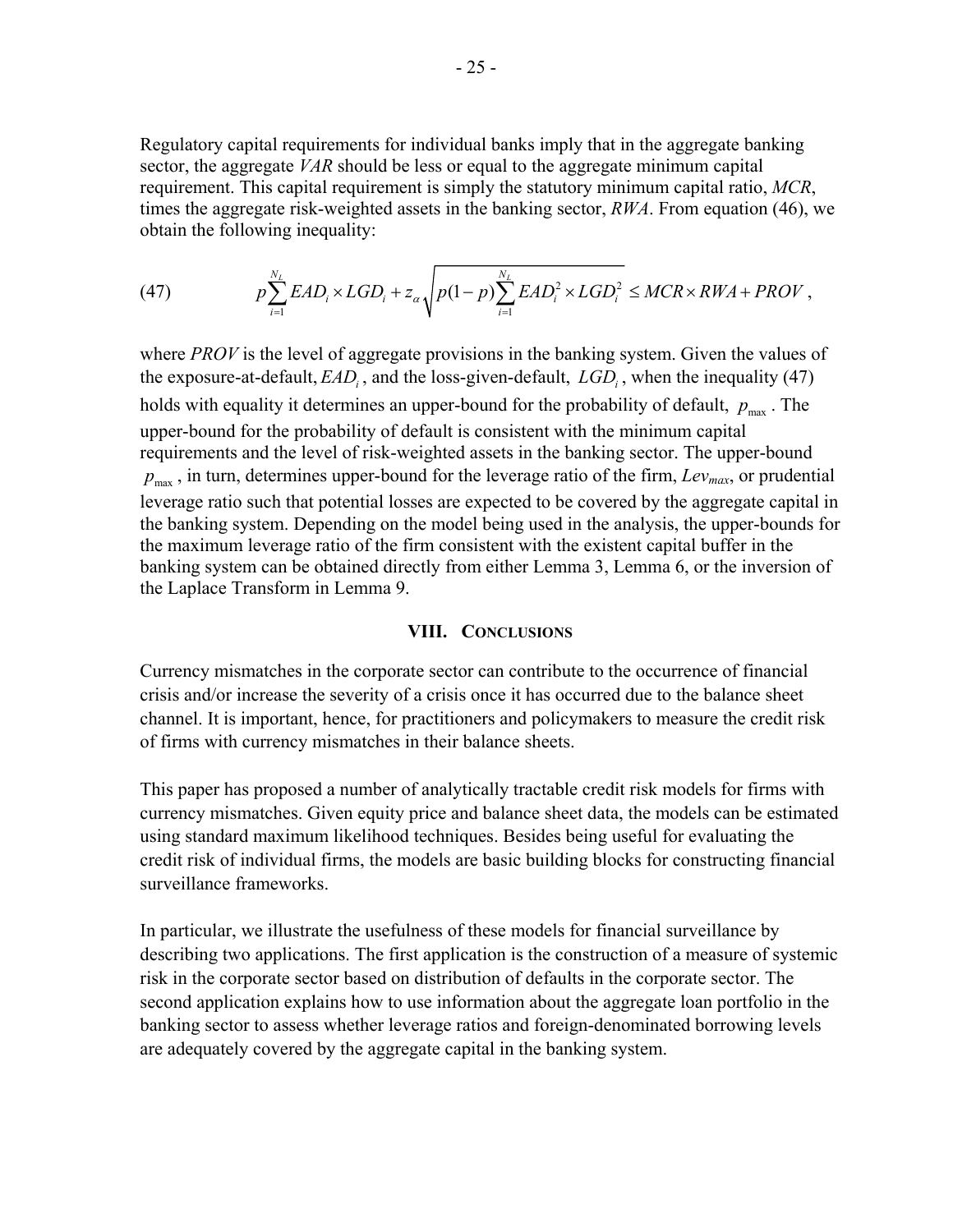While the models were developed with nonfinancial corporations in mind, they could be extended to banks with a proper adjustment of the default barrier. For instance, the prompt corrective action framework governing bank intervention may require increasing the level of liabilities by a multiplicative factor (Chan-Lau and Sy, 2006). More importantly, assessing and modeling the default risk of a financial institutions needs to account for the institution's off-balance sheet exposure (Chan-Lau and Santos, 2006b). In many instances, credit risk arising from loan commitments, letters of credit, and derivatives contracts could be one order of magnitude larger than the credit risk arising from the banking and trading books.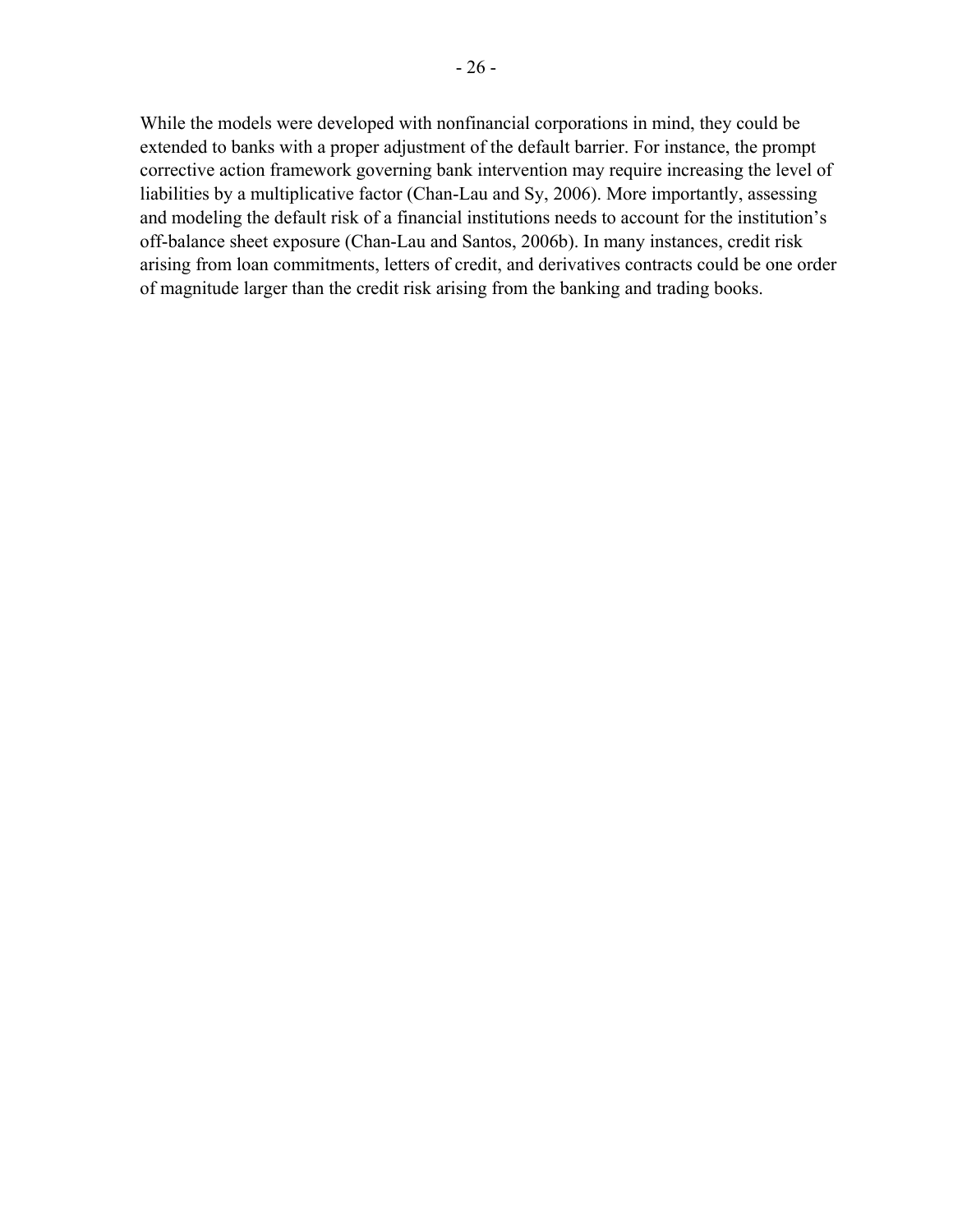#### **REFERENCES**

- Aghion, Philippe, Philippe Bacchetta, and Abhijit Banerjee, 2001, "Currency Crisis and Monetary Policy in an Economy with Credit Constraints," *European Economic Review*, Vol. 45, pp. 1121–150.
- Andersen, Leif, Jakob Sidenius, and Susanta Basu, 2003, "All Your Hedges in One Basket," *Risk* (November), pp. 67–72.
- Atiya, Amir F., and Steve A.K. Metwally, 2002, "Efficient Estimation of First Passage Time Density Function for Jump Diffusion Processes" (unpublished; New York: Columbia University).
- Bates, David S., 1996, "Jumps and Stochastic Volatility: Exchange Rate Processes Implicit in Deutsche Mark Options," *Review of Financial Studies*, Vol. 9, pp. 69–107.
- Bichteler, Klaus, 2002, *Stochastic Integration with Jumps*, *Encyclopedia of Mathematics and Its Applications* (Cambridge, U.K.: Cambridge University Press).
- Bjerksund, Petter, and Gunnar Stensland, 1993, "American Exchange Options and Put-Call Transformation: A Note," *Journal of Business, Finance, and Accounting*, Vol. 20, pp. 761–64.
- Black, Fischer, and John C. Cox, 1976, "Valuing Corporate Securities: Some Effects of Bond Indenture Provisions," *Journal of Finance*, Vol. 31, pp. 351–67.
- Black, Fischer, and Myron S. Scholes, 1973, "The Pricing of Options and Corporate Liabilities," *Journal of Political Economy*, Vol. 81, pp. 637–54.
- Bleakley, Hoyt, and Kevin Cowan, 2005, "Corporate Dollar Debt and Depreciations: Much Ado About Nothing?," Working Paper 532 (Washington: Inter-American Development Bank).
- Black, Fischer, and Myron S. Scholes, 1973, "The Pricing of Options and Corporate Liabilities," *Journal of Political Economy*, Vol. 81, pp. 637–59.
- Calvo, Guillermo A., Alejandro Izquierdo, and Luis-Fernando Mejía, 2003, "On the Empirics of Sudden Stops: The Relevance of Balance SheetsEffects," NBER Working Paper No. 10520 (Cambridge, MA: National Bureau of Economic Research).
- Chang, Roberto, Luis F. Céspedes, and Andrés Velasco, 2001, "Dollarization of Liabilities, Financial Fragility, and Exchange Rate Policy,"in *Currency Unions*, ed. by Alberto Alesina and Robert Barro (Stanford: Hoover Institution Press).
- Chan-Lau, Jorge A., and Toni Gravelle, 2005, "The END: A New Indicator of Financial and NonFinancial Corporate Sector Vulnerability," IMF Working Paper No. 05/231 (Washington: International Monetary Fund).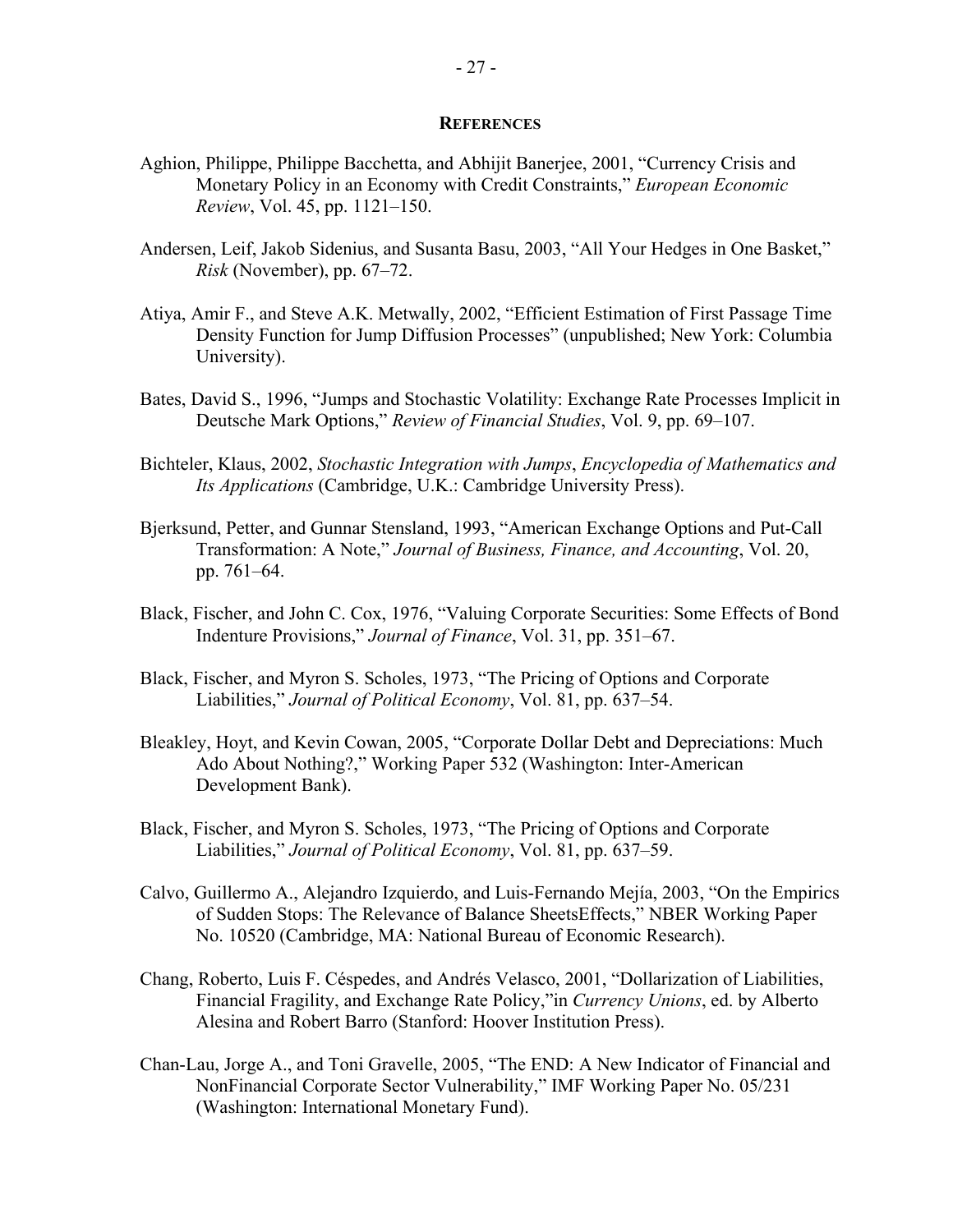- Chan-Lau, Jorge A., Arnoud Jobert, and Janet Q. Kong, 2004, "An Option-Based Approach to Bank Vulnerabilities in Emerging Markets," IMF Working Paper No. 04/33 (Washington: International Monetary Fund).
- Chan-Lau, Jorge A., and Amadou N.R. Sy, 2006, "Distance-to-Default in Banking: A Bridge Too Far?" IMF Working Paper No. 06/215 (Washington: International Monetary Fund).
- Chan-Lau, Jorge A., and André O. Santos, 2006a, "Currency Mismatches and Corporate Default Risk: An Application to Emerging Markets" (unpublished, Washington; International Monetary Fund).
- Chan-Lau, Jorge A., and André O. Santos, 2006b, "Off-Balance Sheet Exposure and Default Risk: Conceptual Issues and Modeling Approaches" (unpublished, Washington: International Monetary Fund).
- Claessens, Stijn, Simeon Djankov, and Lixin C. Xu, 2000, "Corporate Performance in the East Asian Financial Crisis," *World Bank Research Observer*, Vol. 15, pp. 23–46.
- Cowan, Kevin N., 2004, "Financial Dollarization," in *Economic and Social Progress in Latin America— 2005 Report* (Washington: InterAmerican Development Bank)
- Crosbie, Peter, and Jeffrey R. Bohn, 2003, "Modeling Default Risk," (unpublished; San Francisco: Moody's KMV Company).
- De Nicolo, Gianni, Patrick Honohan, and Alain Ize, 2005, "Dollarization of Bank Deposits: Causes and Consequences," *Journal of Banking and Finance*, Vol. 29, pp. 1697–727.
- Duan, Jin-Chuan, Genevieve Gauthier, and Jean-Guy Simonato, 2004, "On the Equivalence of the KMV and Maximum Likelihood Methods for Structural Credit Risk Models" (unpublished; Toronto: University of Toronto).
- Duffie, Darrell, and Kenneth J. Singleton, 2003, *Credit Risk: Pricing, Measurement, and Management* (Princeton, NJ: Princeton University Press).
- Dumas, Bernard, L. Peter Jennergren, and Bertil Naslund, 1995, "Siegel's Paradox and the Pricing of Currency Options," *Journal of International Money and Finance*, Vol. 14, pp. 213–23.
- Geske, Robert, 1977, "The Valuation of Corporate Liabilities as Compound Options," *Journal of Financial and Quantitative Analysis*, Vol. 12, pp. 169–76.
- Gibson, Michael S., 2004, "Understanding the Risk of Synthetic CDOs," Board of Governors of the Federal Reserve System, Washington.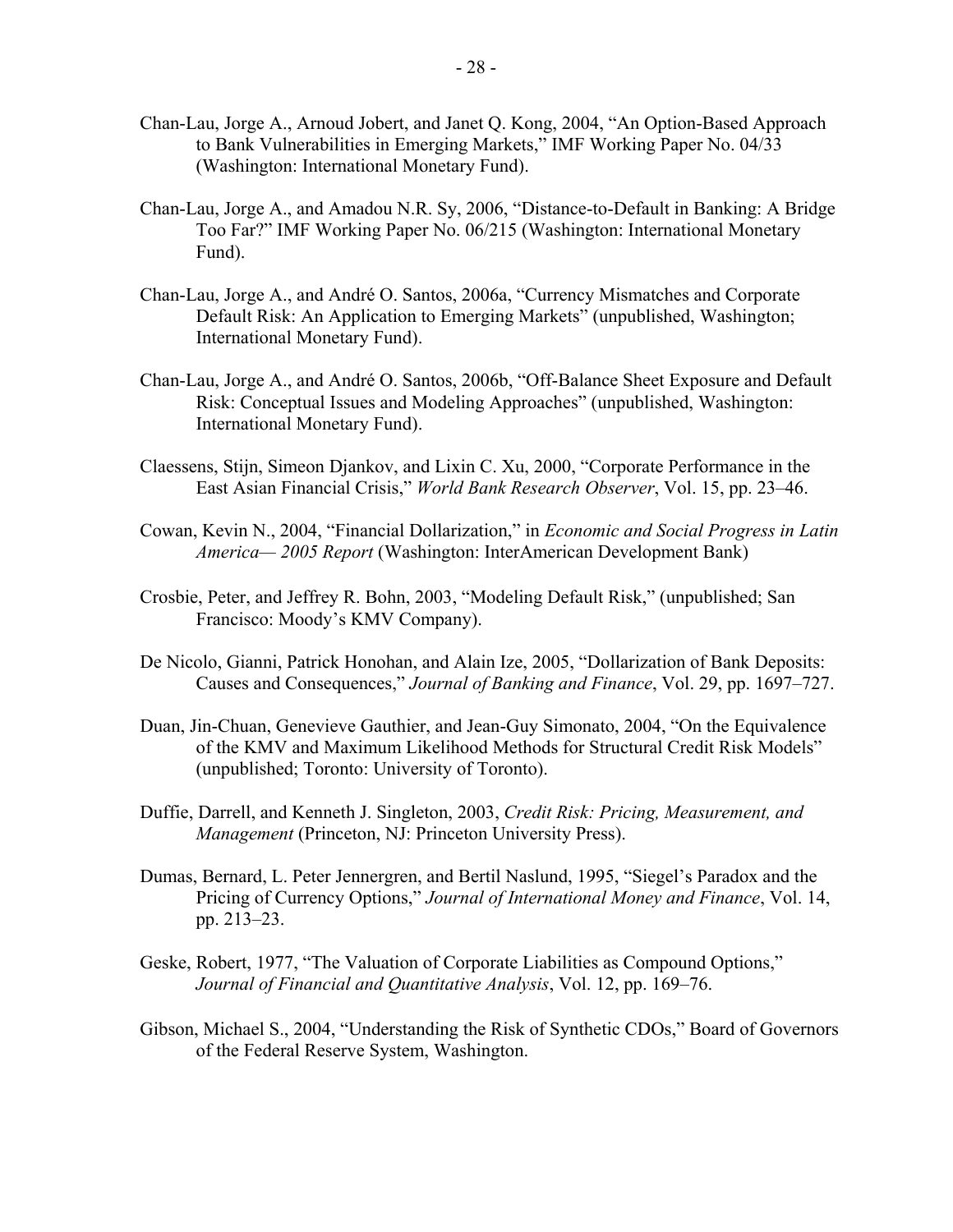- Gropp, Reint, Jukka Vesala, and Giuseppe Vulpes, 2006, "Equity and Bond Markets Signals as Leading Indicators of Bank Fragility," *Journal of Money, Credit and Banking*, Vol. 38, pp. 399–428.
- Gukhal, Chandrasekhar R., 2001, "Analytical Valuation of American Options on Jump-Diffusion Processes," *Mathematical Finance*, Vol. 11, pp. 97–116.
- Harrison, J. Michael, 1985, *Brownian Motion and Stochastic Flow Systems* (New York: John Wiley).
- Jorion, Philippe, 1988, "On Jump Processes in the Foreign Exchange and Stock Markets," *Review of Financial Studies*, Vol. 1, pp. 427–55.
- Karatzas, Ioannis, and Steve Shreve, 1991, *Brownian Motion and Stochastic Calculus*,  $2<sup>nd</sup>$  edition (New York: Springer).
- Kim, In-Joo, Krishna Ramaswamy, and Suresh Sundaresan, 1993, "The Valuation of Corporate Fixed Income Securities," *Financial Management*, Vol. 22, 117–31.
- Kou, Steven G., 2002, "A Jump-Diffusion Model for Option Pricing," *Management Science*, Vol. 48, pp. 1086–101.
- Kou, Steven G., and Hui Wang, 2003, "First Passage Times of a Jump Diffusion Process," *Advances in Applied Probability*, Vol. 35, pp. 504–31.
- Krugman, Paul, 1999, "Balance Sheet Effects, the Transfer Problem and Financial Crises," in *International Finance and Financial Crises, Essays in Honour of Robert Flood*, ed. by Peter Isard, Assaf Razin, and Andrew Rose (Dordrecht: Kluwer).
- Li, David X., 2000, "On Default Correlation: A Copula Function Approach," *Journal of Fixed Income* (March), pp. 115–18.
- Lo, Andrew, 1988, "Maximum Likelihood Estimation of Generalized Ito Processes with Discretely Sampled Data," *Econometric Theory*, Vol. 4, pp. 231–47.
- Longstaff, Francis, and Eduardo S. Schwartz, 1995, "A Simple Approach for Valuing Risky Fixed and Floating Rate Debt," *Journal of Finance*, Vol. 50, pp. 789–819.
- Margrabe, William, 1978, "The Value of an Option to Exchange One Asset for Another," *Journal of Finance*, Vol. 33, pp. 177–86.
- Merton, Robert C., 1974, "On the Pricing of Corporate Debt: the Risk Structure of Interest Rates," *Journal of Finance*, Vol. 29, pp. 449–70.

\_\_\_\_\_\_, 1976, "Option Pricing When Underlying Stock Returns are Discontinuous," *Journal of Financial Economics*, Vol. 3, pp. 125–44.